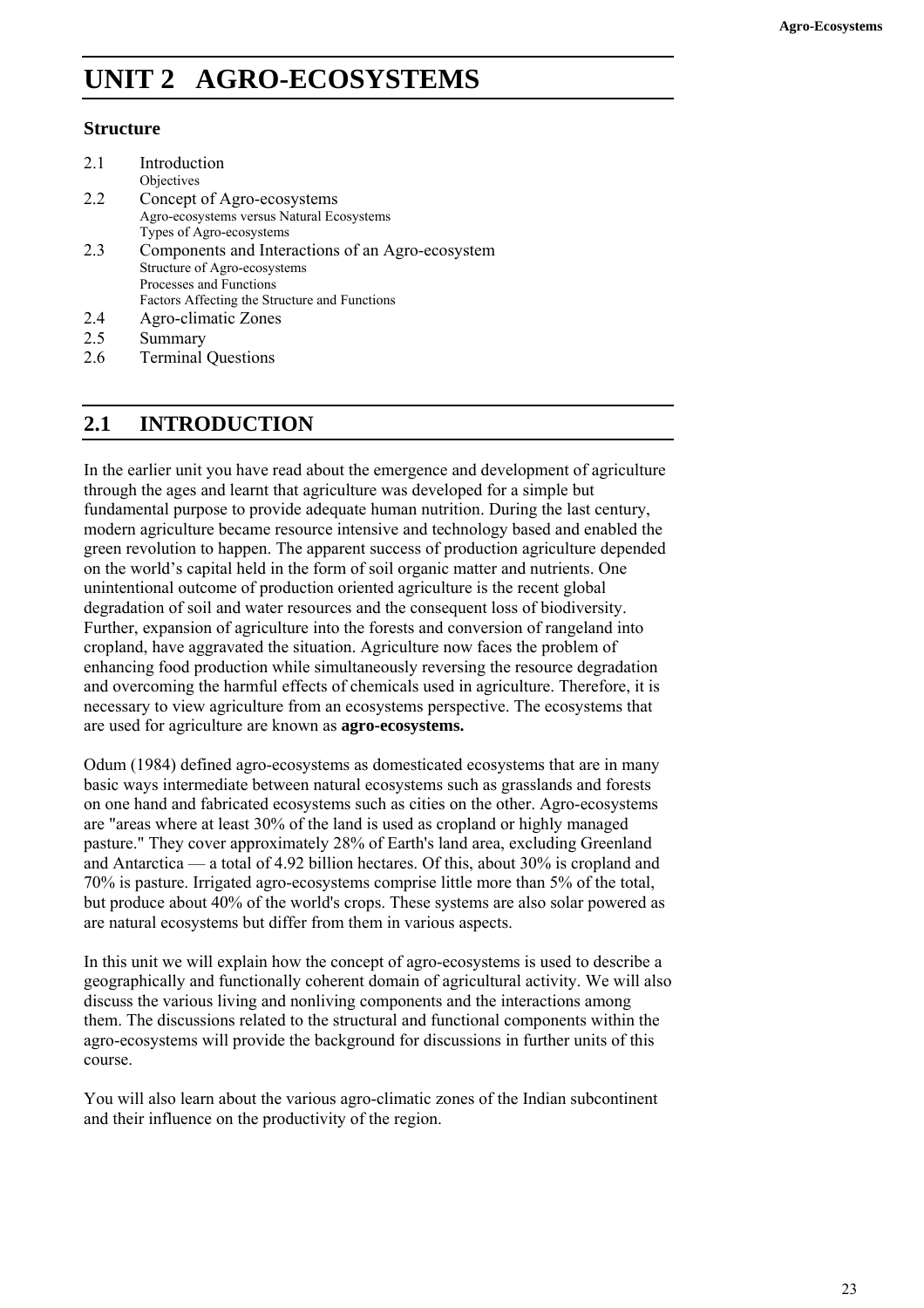# **Objectives**

After studying this unit, you should be able to:

- define and differentiate between agro-ecosystems and natural ecosystems;
- describe the various structural and functional components of agro-ecosystems;
- enumerate the various agro-ecosystems; and
- describe the agro-climatic zones and sub-zones of the Indian region.

# **2.2 CONCEPT OF AGRO-ECOSYSTEMS**

The agro-ecosystem is an ecological system modified by humans to produce agricultural products. Ecologically such systems are less complex than natural systems, but are made complex by the imposition of socio-economic values and defined goals.

Natural ecosystems can extend over large areas and make up large systems such as grasslands, mangroves, coral reefs, ponds, oceans, tropical forests etc. However, when farming is practiced then different ecological conditions and new ecosystems known as Agro-Ecosystems are created. Agro-ecosystems are the living communities of soil, plants, and animals that constitute our farms, croplands, orchards, pastures, and rangelands. More than 90% of all the crops and livestock we consume as well as livestock feed is produced by agro-ecosystems. They also contribute fibre crops such as cotton, flax, hemp, and jute, which we use for clothing and textile manufacturing.

The use of an agro-ecosystem approach in agricultural development requires the recognition of the existence of interactions among biological and natural resource variables, and, in all but the very lowest level, of social and economic considerations as well. People are at the centre of agro-ecosystems.

To analyse the productivity or sustainability of any agro-ecosystem requires in theory, a reference to all possible variables and their interactions, a task made possible only by a process through which the major or priority issues and interactions are identified by a community of end users and other participants appropriate to the level of reference.

Agro-ecosystems are conceived as existing in a four dimensional space, the parameters of which are **productivity, sustainability, stability** and **equitability**. The hierarchy of agro-ecosystems is presented in Fig. 2.1

No matter how they came about, our lives depend on agro-ecosystems. For they have kept pace with our demands for food, feed, and fibre over the past 4 decades as the global population doubled. In fact, agro-ecosystems provide, on average, 24% more food per person today than they did in 1961. But by 2020 agro-ecosystems will have to supply food for an estimated 1.7 billion more people.

Spatially an agro-ecosystem could vary from a system involving a crop or a farm to communities and watershed composed of many farms and even large eco-regions. Regardless of the scale, agro-ecosystems are characterized by driving variables (solar radiation, rain, water and wind), inputs such as immigration, inflow of capital, information, energy, fertilizers, chemicals and human infrastructure and knowledge. Most agro-ecosystems experience losses and outputs in the form of export of crops and livestock, loss of nutrients, water and emigration.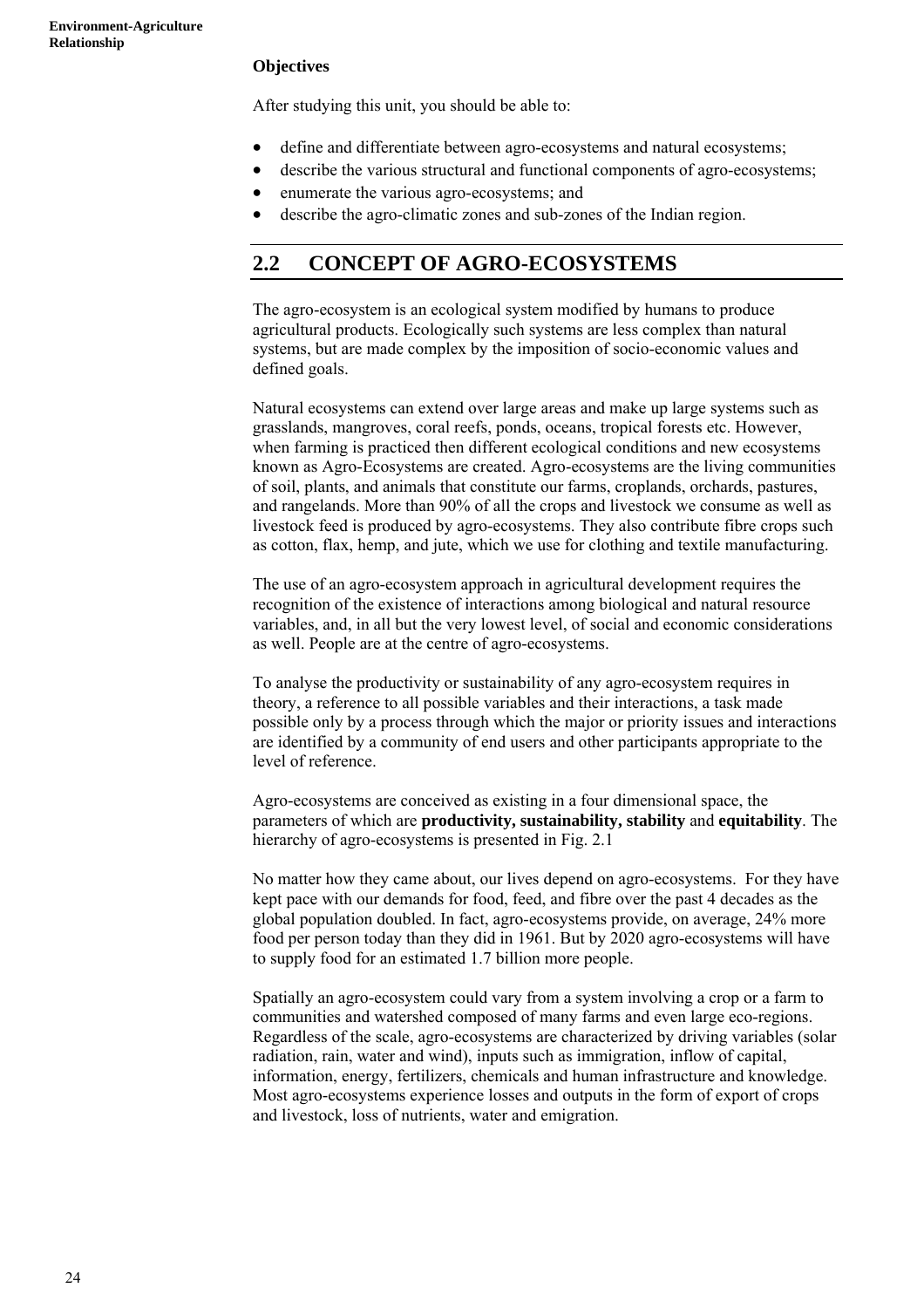

**Fig.2.1: The hierarchy of agro-ecosystems (Conway, 1987)** 

Some of the most important goods and services provided by agro-ecosystems are given in the table below:

|  | Table 2.1: Goods and services provided by agro-ecosystems |
|--|-----------------------------------------------------------|
|--|-----------------------------------------------------------|

| Goods                                                                                                                                           | <b>Services</b>                                                                                                               |  |
|-------------------------------------------------------------------------------------------------------------------------------------------------|-------------------------------------------------------------------------------------------------------------------------------|--|
| <b>Food</b> – Agro-ecosystems provided $94\%$<br>of all the plant and animal protein and<br>99% of all the calories humans consumed<br>in 1997. | <b>Employment</b> – Food production employs<br>approx. 1.3 billion people and is valued at<br>around \$1.3 trillion per year. |  |
| <b>Meat</b> – Global meat demand grew $2.9\%$                                                                                                   | <b>Carbon storage</b> – Agro-ecosystems                                                                                       |  |
| per year between 1982 and 1994 and is                                                                                                           | contain 18-24% of the carbon stored in all                                                                                    |  |
| expected to increase 58% by 2025,                                                                                                               | terrestrial ecosystems, mostly in the soil                                                                                    |  |
| increasing people's protein intake.                                                                                                             | rather than the plants.                                                                                                       |  |
| $Fibre - Fibre crops$ in North America                                                                                                          | <b>Biodiversity</b> – Although 90% of our                                                                                     |  |
| comprised 0.1% of harvest area and about                                                                                                        | calorie intake comes from just 30 crops,                                                                                      |  |
| $0.03\%$ of the total value of agricultural                                                                                                     | more than 7,000 crop species exist—a                                                                                          |  |
| production.                                                                                                                                     | wealth of alternative food crops.                                                                                             |  |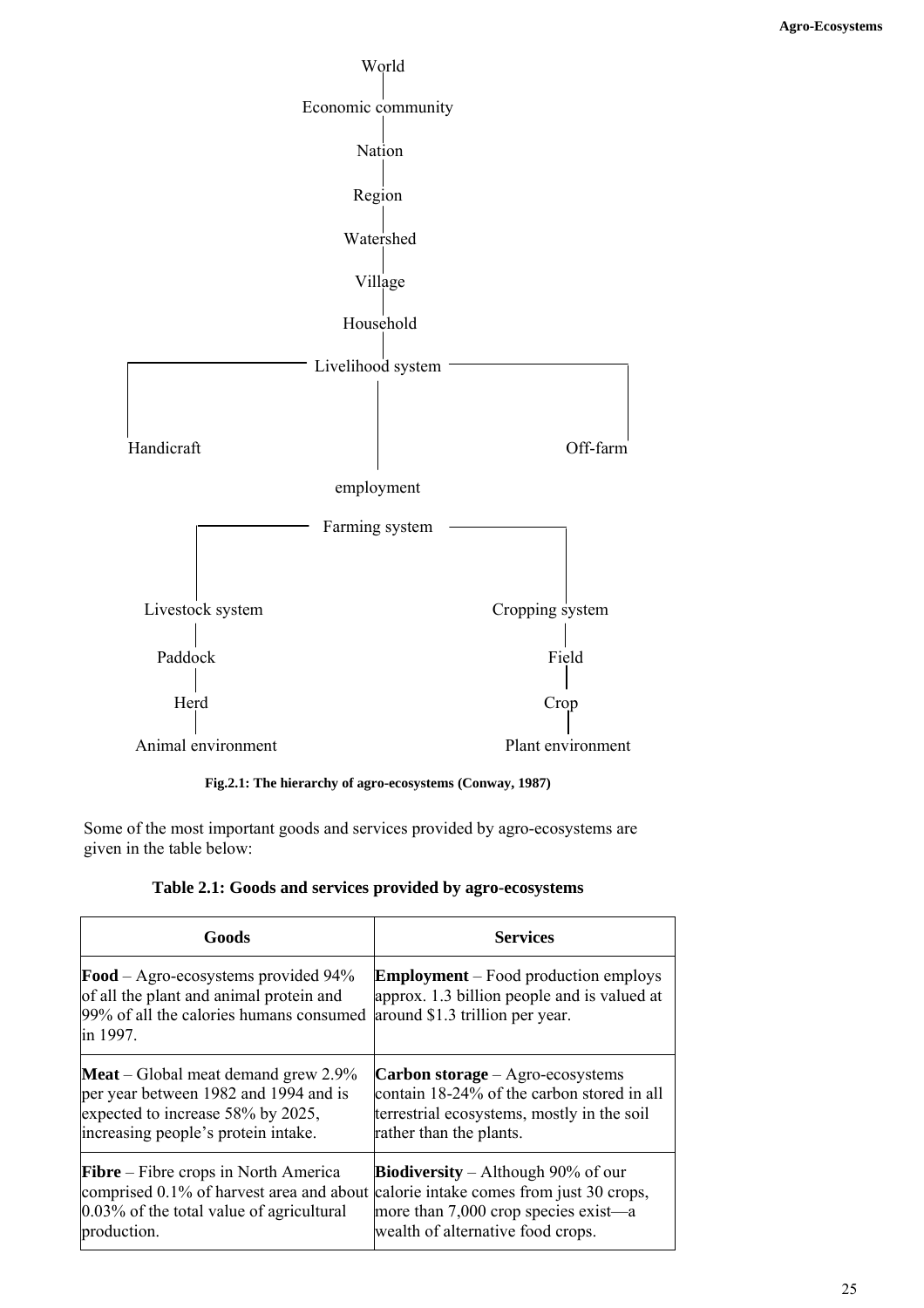# **2.2.1 Agro-ecosystems versus Natural Ecosystems**

Agro-ecosystems are distinct from unmanaged natural ecosystems as they are intentionally altered and often intensively managed for the purpose of providing food, fodder, fibre and other products, Hence they inherently have human community, economic and environmental dimensions ( Fig. 2.2).



**Fig.2.2: Agro-ecosystems differ from natural ecosystems** 

Agro-ecosystems can be distinguished from natural ecosystems on the following counts:

- In agro-ecosystems we try to stop ecological succession so that the ecological system is kept constant. Most crops are early successional species, which means that they grow best when sunlight, water, chemical inputs are abundant. Therefore, agro-ecosystems are intensively manipulated by humans through ploughing, tillage, mowing, irrigation, treatment with pesticides, fertilizers, etc.
- The auxiliary energy sources that enhance productivity are processed fuels along with human and animal labour rather than natural energy.
- In natural ecosystems, plants get nutrients from natural cycling of minerals. The leaves of plants and dead bodies of herbivores and carnivores get decomposed and release nutrients into the soil, which are then absorbed by the plants. In agroecosystems farmers apply farmyard manure and inorganic fertilizers such as nitrogen, potassium and phosphorus, which augment the natural mineral cycles.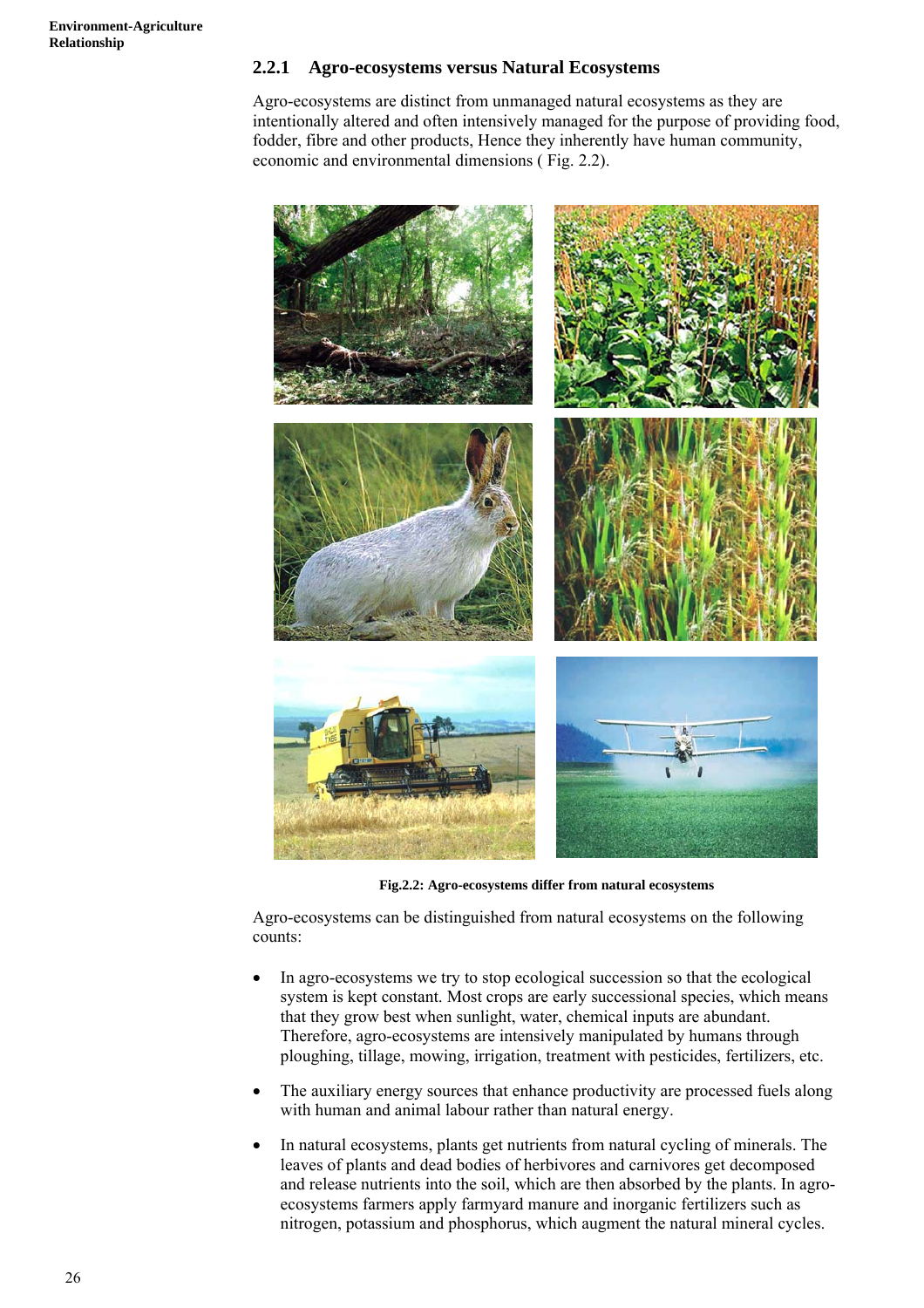- In agro-ecosystems high yielding varieties are grown with application of fertilizers and extensive irrigation for getting higher production. Pesticides protect these. Crop varieties with inherent resistance to pests and diseases are bred through genetic selection. Thus genetic selection replaces natural selection.
- Diversity is greatly reduced by human management in order to maximize yield of specific food or other projects. Crops are planted in neat rows. In most natural ecosystems many species of plants grow mixed together in complex patterns. Therefore, pests and disease affect agro-ecosystems more easily.
- Food chains are generally simplified in agro-ecosystems. Pest control reduces the abundance and diversity of natural predator species and parasites of crop plants. This way species that could compete with crops for nutrition are eliminated. Thus agro-ecosystems have less species diversity than natural ecosystems making them more susceptible to undesirable changes.
- Control is external and goal oriented rather than internal control via subsystem feedback as in natural ecosystems.
- Ploughing and tilling disturb the natural formation of soil and expose it to erosion. Nothing in nature resembles the ploughing process, which turns over the soil to a specific depth.
- In natural ecosystems there is a natural dispersal of seeds from the plants. The new plants get established wherever they fall. In agro-ecosystems, natural seed dispersal is replaced by manual or mechanized sowing of seeds after ploughing the land.

# **2.2.2 Types of Agro-ecosystems**

The broad divisions of agro-ecosystems are based on the types of crops cultivated or animals tamed. Some of the types of agro-ecosystems commonly found are:

- **Seasonally Cropped Systems**: The crops and plants that complete their life cycle in a single season are part of seasonally cropped agro-ecosystems. Most of the agro-eco systems in the world are cultivated with seasonal crops such as cereals, pulses, and oilseeds which fulfill the food requirements of the people. Soil is degraded more in seasonally cropped areas due to tillage operations. Soil fertility is lessened since in each season a new crop is to be sown, and the extent of nutrient depletion/erosion depends on the nature of the crop.
- **Permanently Cropped Systems**: Large tracts of land are under perennial cropping system such as orchards, plantation crops like cardamom, rubber, coconut, areca nut, cashew nut, oil palm etc. In this type of agro-ecosystems it is also possible to grow seasonal crops in the inter row spaces.
- **Forestry Systems**: All manmade forests are part of the agro-ecosystem. In some forests perennial grasses are grown for fodder purposes or for grazing of cattle. Man made forests are classified into (i) agro forestry which is forestry on farmed or cropped land; (ii) social forestry which means raising and management of forests outside the traditional forest area for meeting the basic requirements of the people, environment amelioration and rural development; (iii) government forest plantation.
- **Aquaculture Systems**: Manmade water bodies used for fish culture and cultivation of aquatic plants.
- **Integrated agro-ecosystems**: consisting of a suitable mixture of various farming components viz. cropping systems, livestock rearing, horticulture, aquaculture, poultry etc. (You will read more about integrated farming systems in Unit 12 of this course).

## **Box 2.1: Agricultural extent and land use changes in South Asia**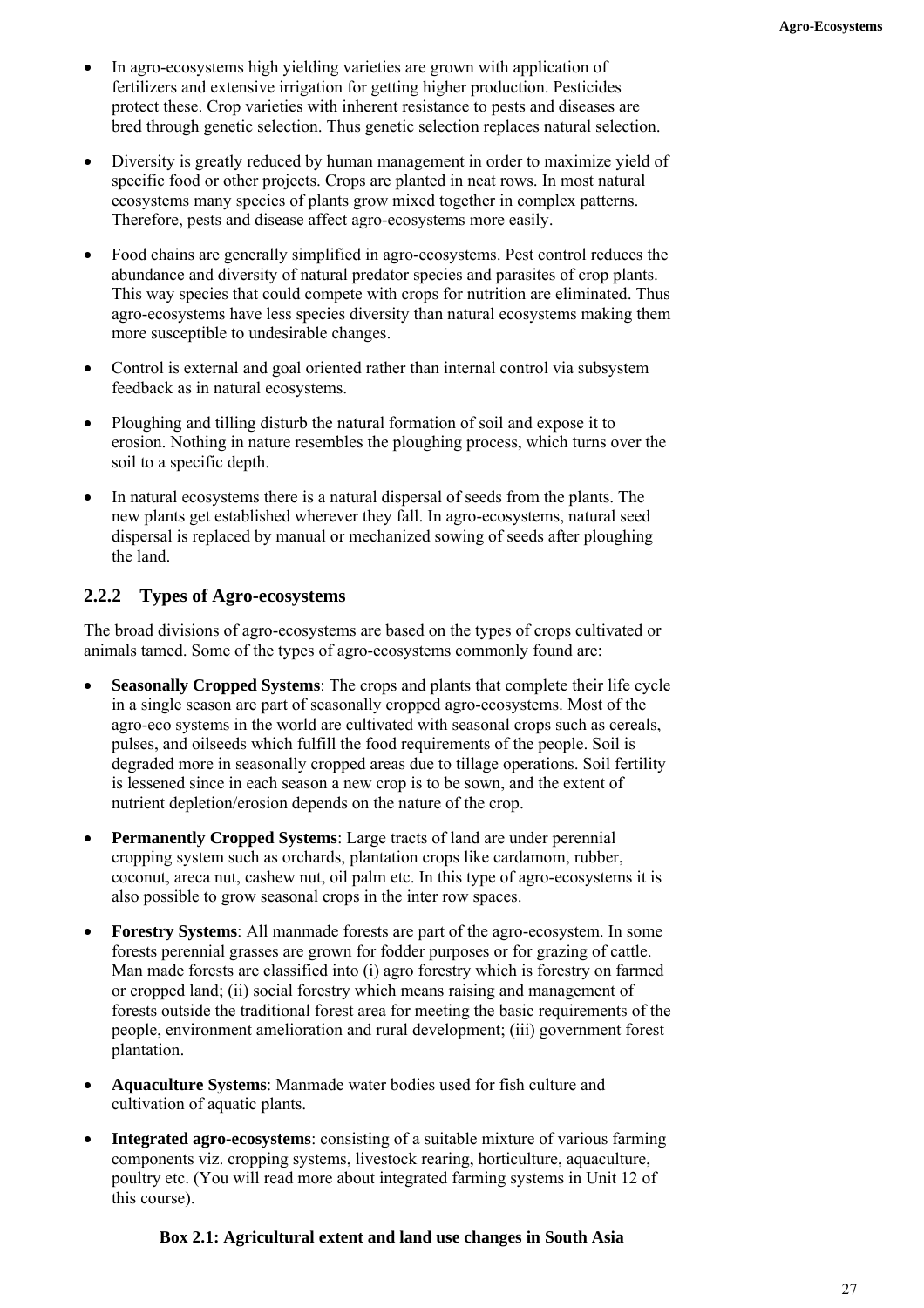- Total land area under agriculture − 73%
- Intensive agricultural use 70%
- Crop based agro-ecosystems − 91%
- Share of global irrigated land area 35%
- Annual harvested area as a proportion of total cropland or cropping intensity  $-1.1\%$  (average cropping intensity globally is 0.8%)

# **SAQ 1**

Define an agro-ecosystem. Give two main differences between agro-ecosystems and natural systems.

# **2.3 COMPONENTS AND INTERACTIONS OF AN AGRO-ECOSYSTEM**

Like any other natural ecosystem, agro-ecosystems may also be described as open systems that receive **inputs** from outside and lose energy and matter as **outputs.** The major outputs are primary and secondary production (plant and animal production) and nutrient elements. Internally, the system comprises a number of interrelated components through which energy and matter flow (Fig. 2.3).

Like natural ecosystems, agro-ecosystems can be thought of as including the processes of primary production, consumption, and decomposition interacting with abiotic environmental components and resulting in energy flow and nutrient cycling. Economic, social, and environmental factors must be added to this primary concept because of the human element that is so closely involved with agro-ecosystem creation and maintenance.

Inputs into the system occur in a number of ways− by weathering of rocks to provide nutrient elements and soil particles; by solar radiation to provide energy; by precipitation to provide water and nutrient elements; by transfer from nearby land surfaces that provide water, solids and nutrient elements (through erosion or runoff) and above all through the inputs provided by the farmers. These inputs by the farmers include seeds, fertilizers, manures, livestock, animal feeds, pesticides and fuel energy.

Through various inputs, human beings have been able to control the agro-ecosystems and maintain their capacity for high levels of outputs that characterize the modern agricultural systems. In the following subsections we will discuss the structural and functional attributes of the agro-ecosystem.

# **2.3.1 Structure of Agro-ecosystems**

In order to understand the structure of agro-ecosystems we must understand the first principle of ecology that all things are interconnected and based on the relationships among the biotic (living) communities and the abiotic environment. Like natural ecosystems, the structure of agro-ecosystems is made up of biotic and abiotic components present at a particular place.



28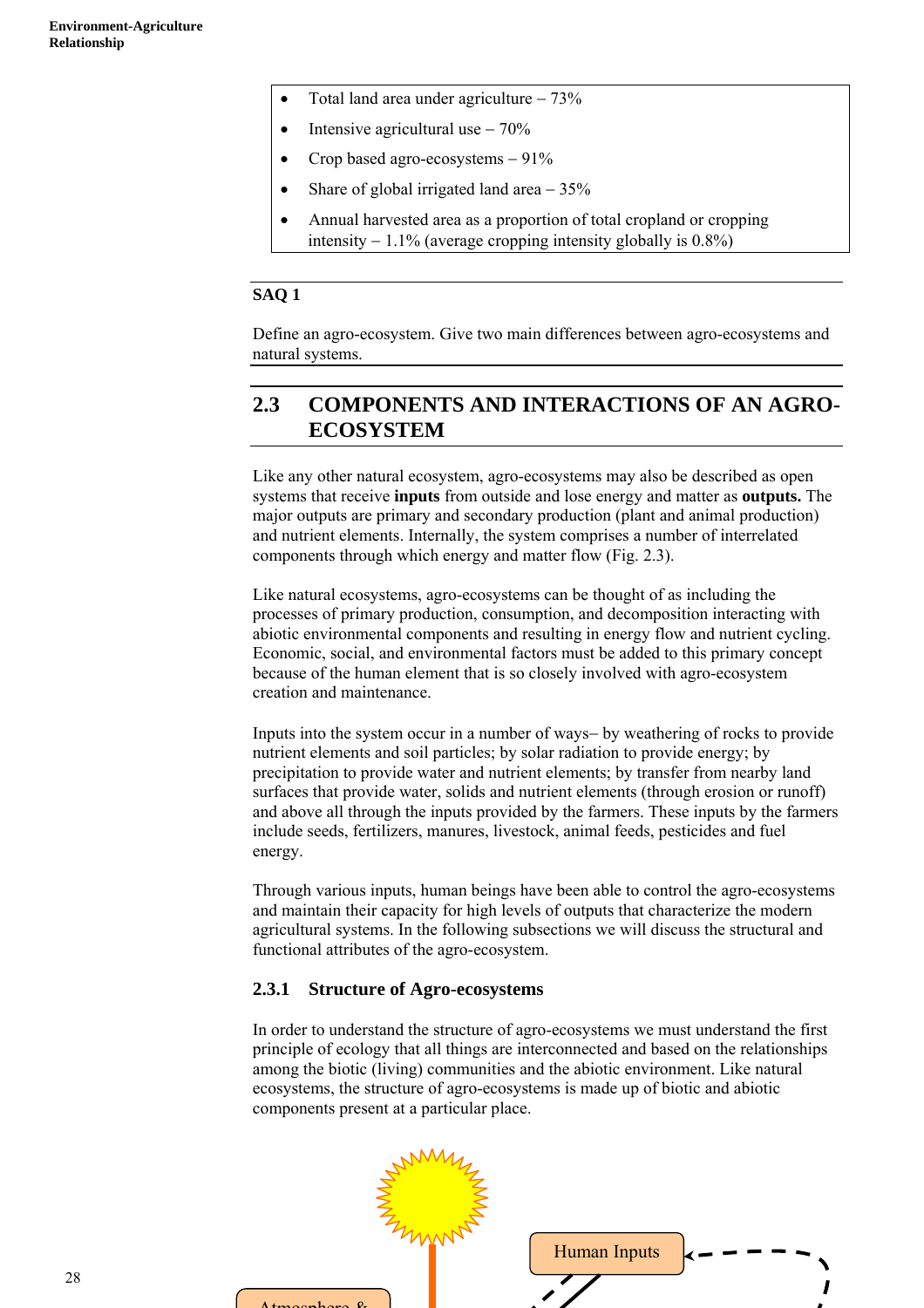

#### **Fig.2.3: The general structure of an agro-ecosystem showing its components and relationship with external factors.**

#### **Biotic components**

The biotic components of the system are the crop plants, animals and the microorganisms present in the soil. Crops and weeds are the primary producers while the secondary producers are the herbivores comprising insects, birds and small mammals. The decomposers are mostly species of fungi, microorganisms and nematodes etc.

*Crop plants*: Of the numerous species of plants, only about 7000 have been tried as agricultural crops and only150 species have been cultivated on a large scale. Some crops provide food; others provide fodder, and other commercial products including oil, drugs, pesticides and fibres. The world's food production is provided by only 14 crop species –wheat, rice, maize, potatoes, sweet potatoes, manioc, sugarcane, sugar beet, common beans, soybeans, barley, sorghum, coconut, and bananas. Of these, six species provide directly or indirectly 80% of the total calories consumed by human beings. Overall globally crops occupy 31% of agricultural areas and the remaining area is occupied by pasture and this varies region wise. In South Asia, 91% of the cropland is under annual crops such as wheat, rice and soybean, while perennial crops such as coffee, tea, fruits, sugarcane occupy the remainder. Though crops are maintained as pure populations, weeds grow along with the crops despite best efforts to control them, by adjusting their life cycle within the interim period of inter-cultural operations. Weeds enter into competition with crop plants for necessary growth requirements and reduce the growth and yield of the crops. The density, frequency and vigour of the crop system are useful in understanding the relationships between the crops-weed- insect- bird in the agro-ecosystem. Biomass is a good indicator of community structure and unlike natural communities the biomass of crops steadily increases from early vegetative stage till harvest. A study of the leaf area index, amount of chlorophyll distributed in the stem, leaves etc., biomass profile and energy storage patterns of the primary producers provide information about their activity zones.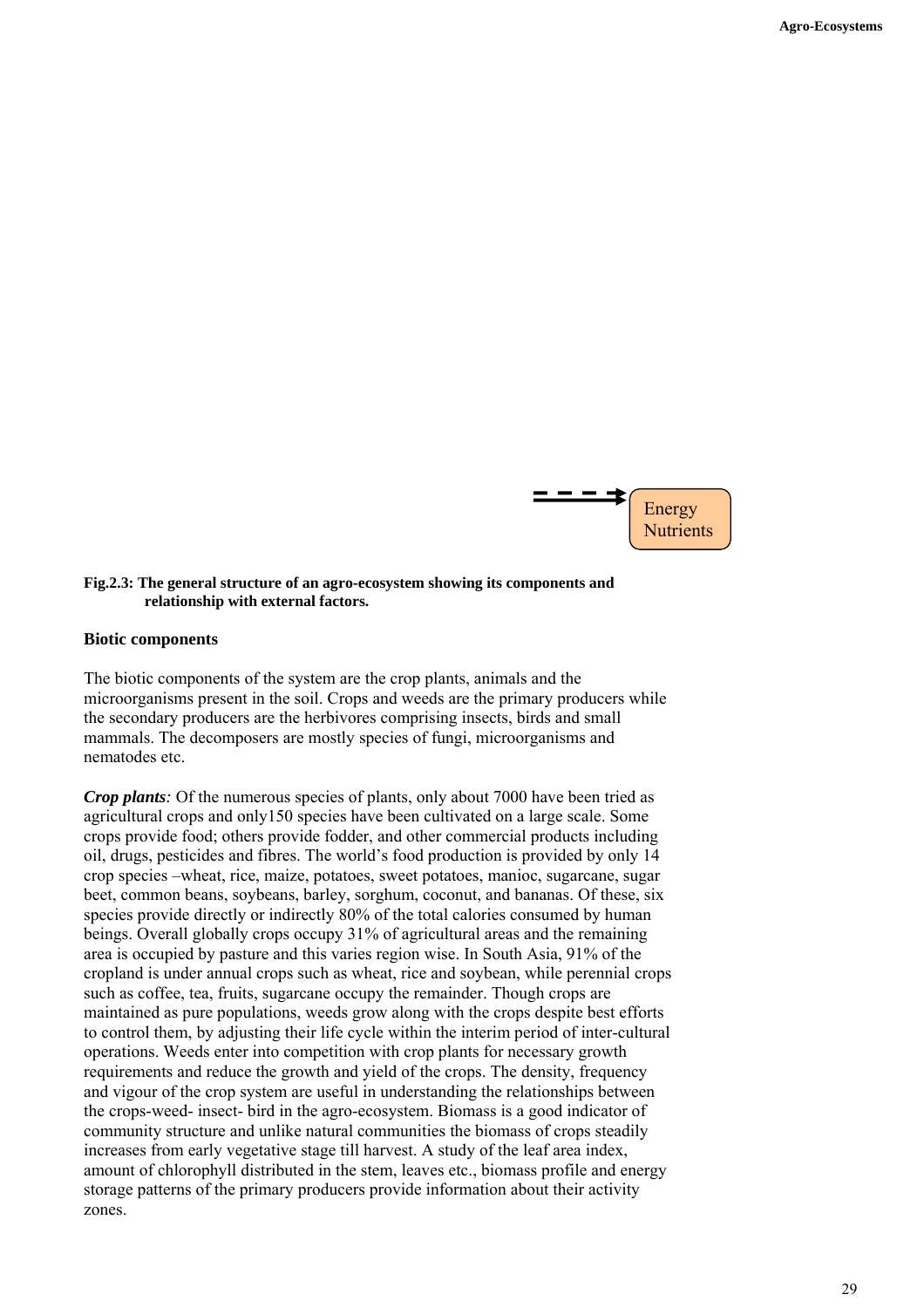The chlorophyll pigment in the green plants traps light energy, and synthesizes carbohydrates using carbon dioxide and water in the photosynthesis process. Chlorophyll content is correlated with dry matter production and used as an index of productive potential of the plant population. Chlorophyll content varies with different crop plants as well as between different varieties of the same crop. It increases with age and declines after flowering due to senescence and shedding of lower leaves. Their leaf area measures photosynthetic size of plants and the most appropriate measure of leaf area for field crops is the leaf area index, that is, the leaf area per unit area of land. In crop plant communities, the average value of leaf area index is 2-6, while in natural communities, the leaf area index may be as high as 6-13 for forests, and 3-15 for grasses. In annual crops, the leaf area index increases with age and starts to decline after flowering. Leaf area index is positively correlated with productivity and maximum net production is obtained when it is approximately 4.

Energy content of the crop plants is an indicator of the structure of the producer subsystem. Energy content varies with the age and chemical content of the plants. In certain paddy varieties, high energy content during early vegetative period has been reported. Of the total energy locked up in biomass, 85 to 90 percent is harvested by human beings as grain and fodder, while the remaining 10-15 percent is left as stump and roots and is available to heterotrophs in the soil.

*Consumers:* The homogenous plantation of crops in the fields permits very few animals to live and thrive in the agro-ecosystem. The crop plants provide shelter, site for nesting, protection from enemies and predators. Food chains in agro-ecosystems are simple with only 2 or 3 trophic levels. Activities like ploughing and tilling the soil disturb it to quite an extent, often changing the micro flora and fauna completely so that entirely new conditions are created. Also the crop communities provide scant shelter to mammals and only small mammals make temporary visits. For example, a study in Varanasi showed that in a maize crop ecosystem, insects and bugs were the main consumers. Some birds were found to come picking the insects of the farm and these were only temporary visitors so it was not possible to ascertain whether they were preyed upon by other consumers.

*Decomposers*: Decomposer activity is generally less in agro-ecosystems due to tillage in crop fields, application of chemical fertilizers, pesticides, herbicides and lack of organic matter in the soil. The soil is full of microorganisms such as bacteria, actinomycetes, fungi, algae, viruses and protozoa. Bacteria and actinomycetes are the most numerous of microbial groups present in the soil. Microbes impact the agroecosystem in a number of ways:

- Decomposition of organic matter with release of nutrients,
- Formation of beneficial soil humus by decomposing organic residue and through formation of new compounds,
- Release of plant nutrients from insoluble inorganic forms,
- By formation of mycorrhizal associations,
- Transformation of atmospheric nitrogen to plant available N,
- Improvement of soil aggregations, aeration and water infiltration, and
- Antagonistic action against insects, plant pathogens and weeds.

#### **Abiotic Components**

Abiotic components of the agro-ecosystem are soil, inorganic nutrients, climate, water, atmosphere and solar radiation.

Soil acts as a nutrient pool and forms the environment of the roots and microorganisms. Soil in agro-ecosystems is oversimplified because the upper layers are disturbed due to farming practices and extra inputs of energy and matter by the farmers in the form of manure fertilizers, fossil fuels and water. Often extra salts are leached due to water logging and irrigation patterns. The soils are generally poor in organic matter content as the crops are harvested and removed to be used as food and fodder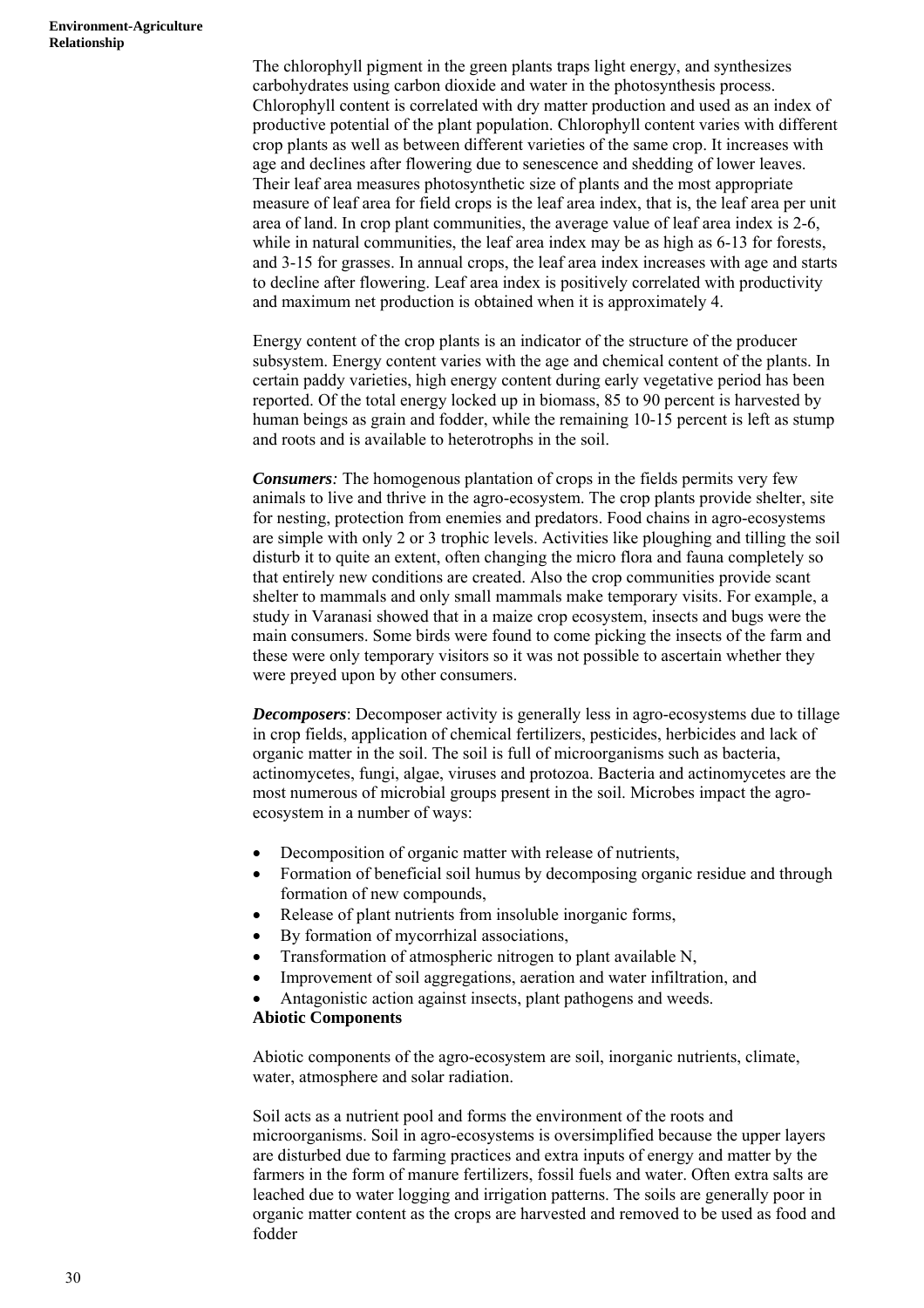# **2.3.2 Processes and Functions**

Neither the agro-ecosystem nor its biotic components can exist without the constant supply of energy to maintain the biotic structures and their functions. The source in all cases is the sun, which drives the carbon and energy fixation in green plants. Trophic processes are the essence of ecosystem functioning for through them solar energy passes to the animals and other heterotrophs and allows them to exist. The ultimate limit on the growth of crops in the agro-ecosystem is determined by the energy flow through the system. To understand the actual and maximum possible production of organic matter in the agricultural system we must understand the basic concept of energy flow.

The total amount of organic matter in a particular ecosystem is called its biomass which includes all the living things and all the products of living things. Biomass is increased through biological production and this change over a period of time is known as net productivity.

**Productivity** is the quantity of product or output from the agro-ecosystem per unit of some specified input. Organic productivity that is from plants or livestock is driven by photosynthesis that uses the light energy. Crop plants during peak season can convert 6-8 % of total daily solar energy into organic matter in gross production.Net production averages about half the gross production. Therefore, only 50% of the energy retained in the plant body as net production is available to heterotrophs including humans and their cattle. The crop efficiency relationship between energy input (in terms of solar energy) and energy output (carbohydrate productivity) has been given in Table 2.2.

| Table 2.2: Relationship between solar radiation and gross and net production |
|------------------------------------------------------------------------------|
| $(kcal/m^2/day)$                                                             |

| <b>Crop</b> | <b>Solar Radiation</b> | <b>Gross Production</b> | <b>Net Production</b> |
|-------------|------------------------|-------------------------|-----------------------|
| Sugar cane  | 4000                   | 306                     | 190                   |
| Maize       | 6000                   | 405                     | 190                   |
| Sugar beet  | 2650                   | 202                     | 144                   |
| Wheat       | 1567                   | 55                      | 43                    |
| Paddy       | 2904                   |                         | 60                    |

In addition to the major inputs of solar energy, modern agriculture has substantial inputs in the form of fertilizers and pesticides. The energy input can be assessed in terms of energy necessary to produce them and in terms of energy necessary to apply it to the soil or crop. The energy cycles in most agro-ecosystems are inefficient in that only a small proportion of the total energy input is available to human beings through food. But the higher net production of the agro-ecosystem is attributed to the extra input of energy of fossil fuels, humans and their animals as well as materials such as fertilizers and water, genetic improvement of crop plants and pest control methods.

**Energy flow** is the movement of energy through the ecosystem− from the external environment through a series of organisms, back to the environment. In cropland, every effort is made to provide optimum conditions to producers to keep their efficiency at the maximum limit. In annual crops this happens for a short period of about 60-90 days, after which the producer subsystem reaches maturity and photosynthesis decreases due to aging. After harvesting of crops, 85-90% of energy accumulated by the above ground compartment of cereals enters into a simple grazing food chain consisting of humans and cattle.

Energy entering the detritus food chain of cropland agro-ecosystem amounts to about 5-15% of net production. The stubble, dead leaves, and litter fallen on the ground along with the roots inside the soil are sources of chemical energy input into the soil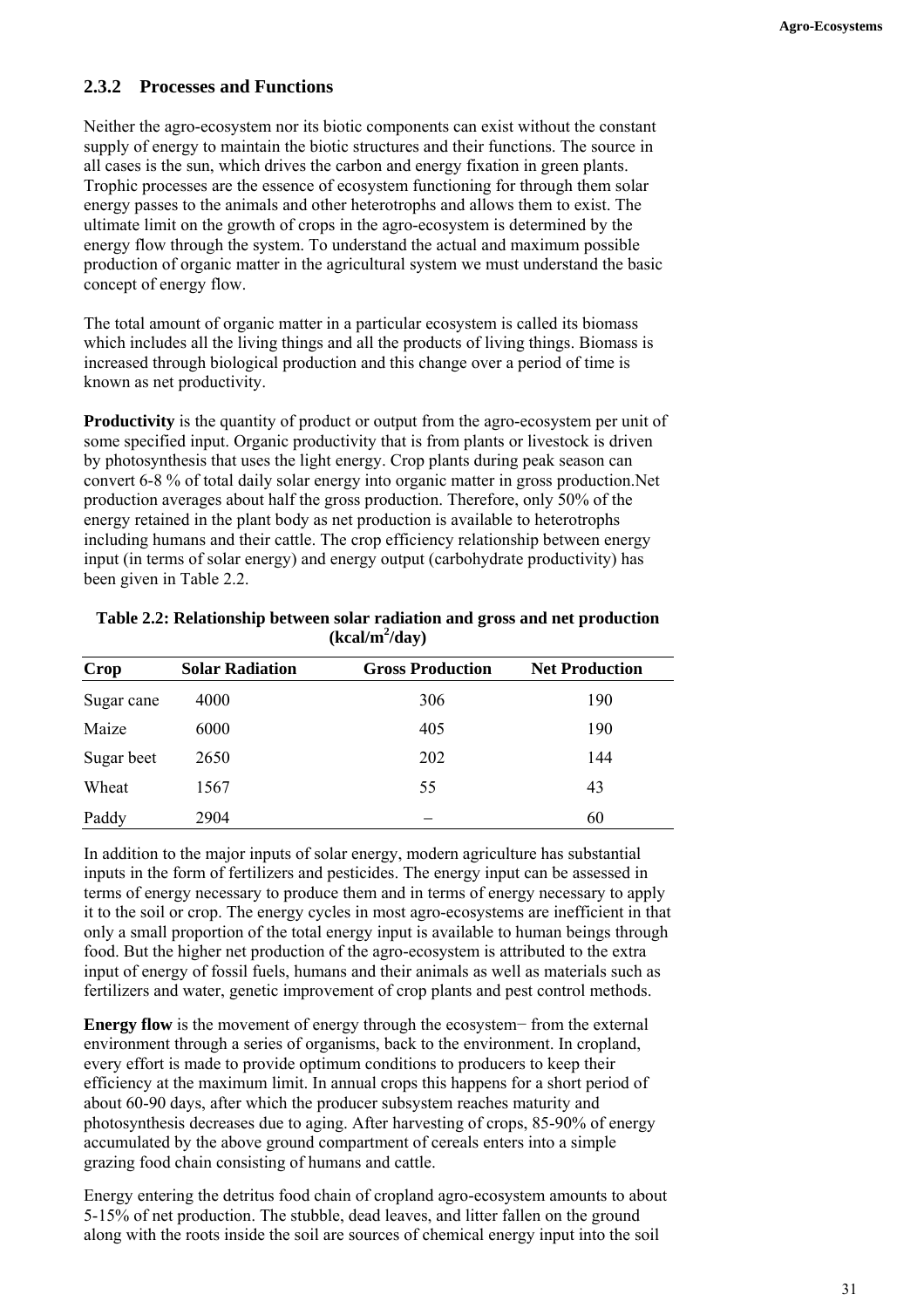subsystem. This is not sufficient and therefore, a large amount of extra material is added to the soil with each crop. A flow chart showing the energy flow in an Indian agro-ecosystem is given in Fig. 2.4.



**Fig.2.4: Energy flow in Indian agriculture, all values are in kcal per year.**

The energy flows in Fig. 2.4 are based on a variety of sources and assumptions. Insolation was assumed to be  $10^{10}$  kcal ha<sup>-1</sup> yr<sup>-1</sup>. Two other assumptions were made: (1) Pasture crop is one percent of incident energy and (2) 10 cal of food are required for one calorie of animal product. It is also assumed that half of the animal feed is from pasturage. The maximum estimate for the energy cropped from pasture would be the sum of kilocalories in dung, vegetable waste and animal products. The arrow from pasture to crop is the energy of bullocks used in cultivation.

**Nutrient cycling**: In terrestrial ecosystems the soil acts as a source of nutrient elements for the plant. In natural ecosystems the nutrient levels are maintained by biogeochemical cycling process. In agro-ecosystems natural processes do not replenish the nutrient loss. The huge inputs of fertilizers and other inputs into the system make the nutrient cycles imperfect or acyclic. Fig. 2.5 shows the cycling of nutrients in an agro ecosystem.

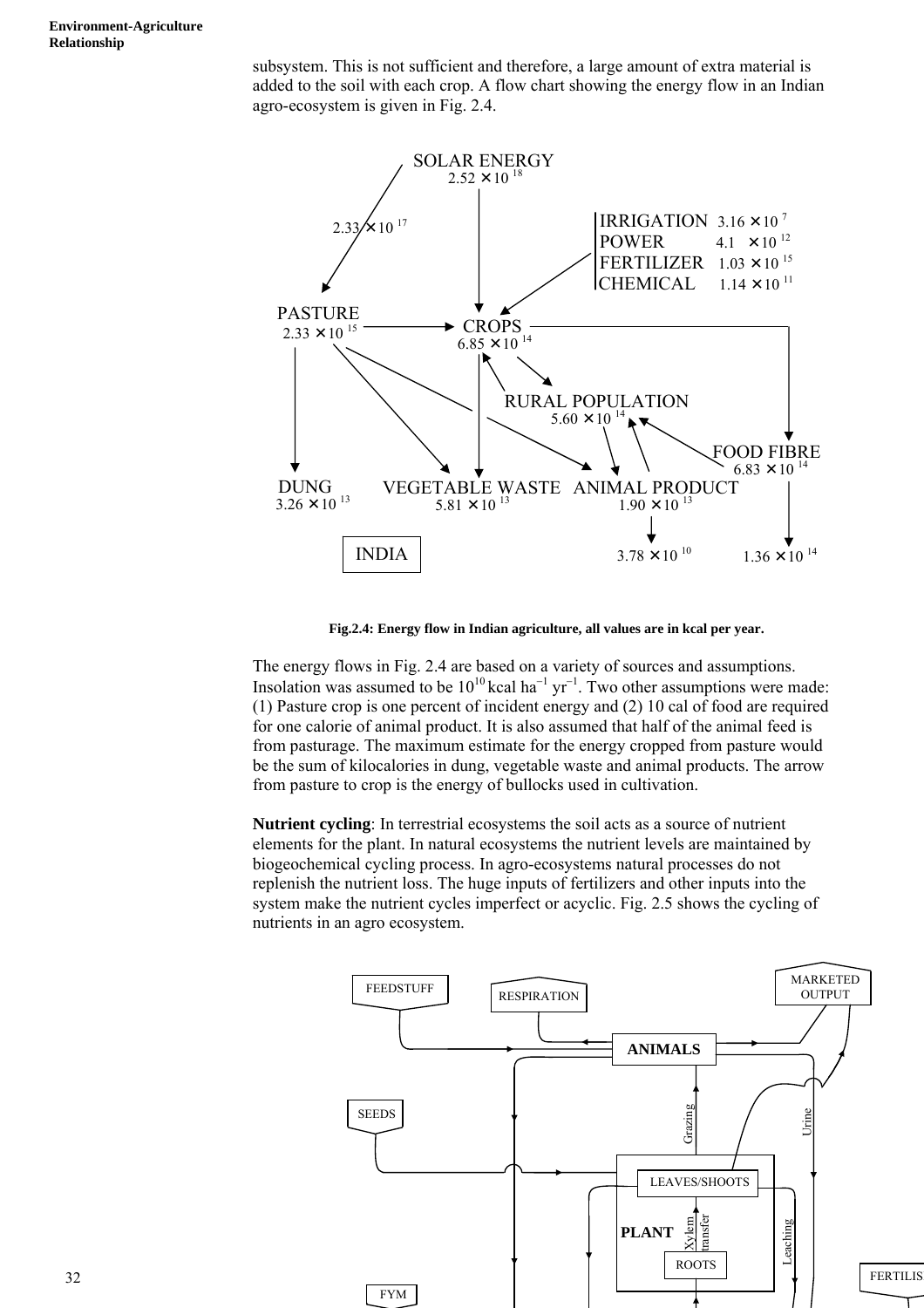**Fig.2.5: Nutrient cycles in agro-ecosystem (FYM = Farmyard manure). The three main pools or reservoirs are crop plants, livestock and soil**

**Hydrological cycling**: As we all know water plays a crucial role in all agroecosystems. It is essential for maintaining turgor in plants and transporting nutrient elements to and through the plants. Water also has a vital role in leaching erosion and weathering of rocks. The main input of water into the system is through rainfall and where this input is insufficient, irrigation makes up for it. The main losses are due to evapo-transpiration, drainage to ground water and lateral flow to streams. Storage of water occurs in soil, plant tissue and livestock. Fluctuations in water quantity have a considerable influence on the growth of crops.

# **SAQ 2**

What are the basic components of agro-ecosystems?

#### **2.3.3 Factors Affecting the Structure and Functions**

Some of the factors affecting the structure and functioning of agro-ecosystem are inter and intra specific competition, agricultural practices such as ploughing, shifting agriculture, crop rotation, stubble burning, inorganic fertilizers, irrigation, pests and disease control, introduction of high yielding varieties. Besides these, climate and edaphic factors like drought, frost, day length, soil chemical properties affect the structure and functions of the agro-ecosystems.

**Competition:** Plant competition is density induced. In a crop land the primary producer is of the same life form and draws its life requirement from the same resource. Competition affects the community structure and changes the rate of transfer of nutrients by affecting the efficiency of the interacting individuals. Often plants show adaptations that enable them to use the environmental resources more efficiently. In the competition for light and carbon dioxide, canopy structure and photosynthetic area are important. While for water and nutrient competition, root activity and uptake capacity are important. In cultivated fields, inter-specific competition occurs between plants and weeds. If the plants are not weeded in time then severe damage to the crop will be the result. Usually the competition occurs at an early vegetative stage; once the crop is established, the weed is suppressed.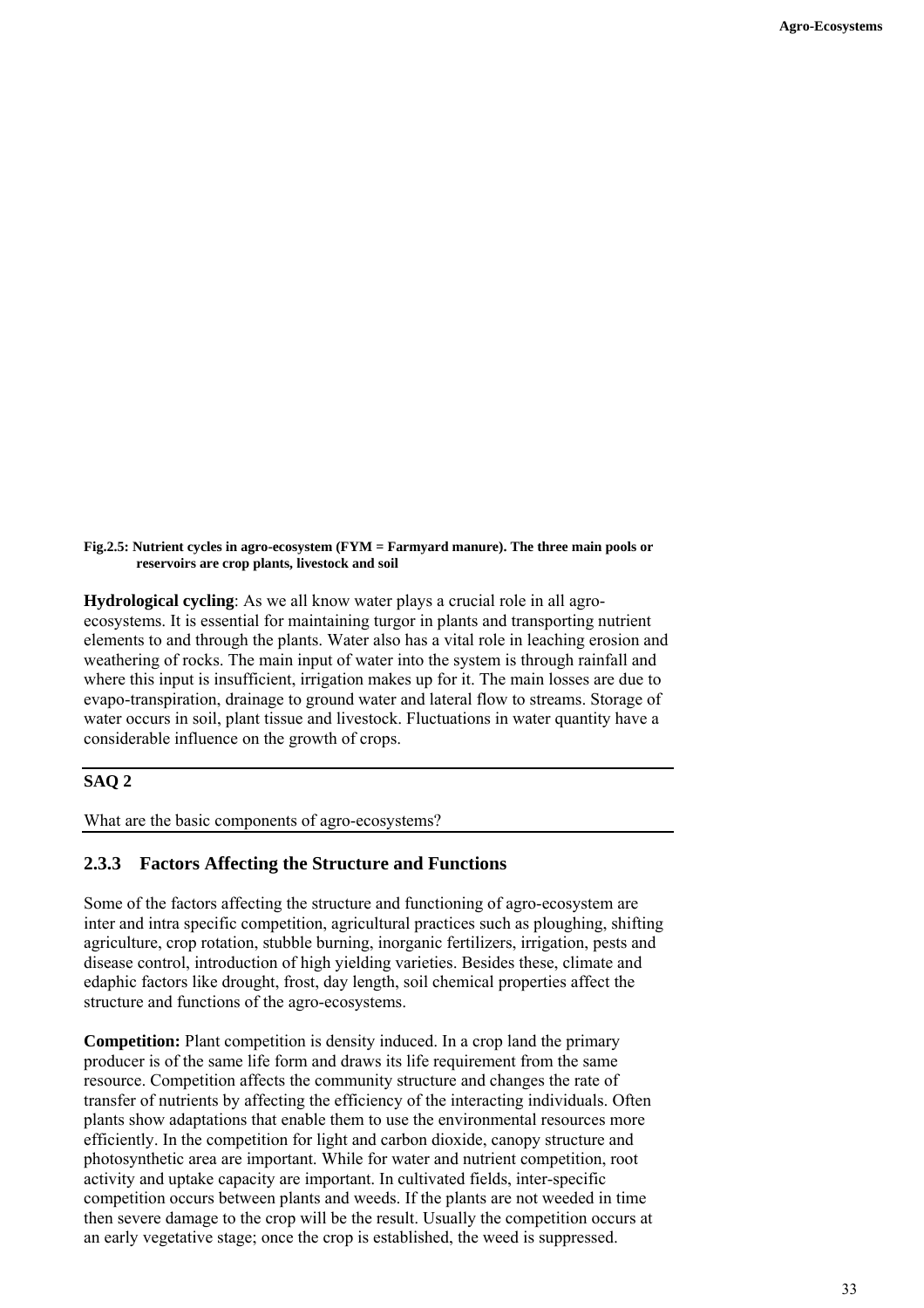**Climate**: The determinants of climate, solar radiation, temperature, humidity, rainfall and wind show cyclic changes during the year, thus forming a characteristic pattern of the climate. All activities of the plant from seed germination to seed formation are influenced by climatic conditions. Since crop plants have a narrow tolerance range of environmental factors they are affected by slightest changes in climate. For instance, it was seen from an experiment that when a high yielding paddy variety was sown in winter instead of the rainy season then in spite of all the external inputs like fertilizers, irrigation etc., it showed poor growth.

**Ploughing**: The field has to be prepared for each crop in the agro-ecosystem. Ploughing turns up the soil up to 30cm depth. This makes the top soil loose and vulnerable to erosion. The physical properties of soil are completely changed and the micro flora and fauna of the soil are affected, which has an impact on the structure and functioning of the system. Some times, the dormant weed seeds are exposed and cause severe problems.

**Shifting Cultivation and Crop Rotation:** Through shifting cultivation, large scale changes have been brought about in the vegetation patterns especially in the ecosystems along hills and in savannahs. Introduction of weeds and exotic species and biotic components of the abandoned agro-ecosystem results in completely changed community structure. The practice of crop rotation keeps the soil of agroecosystems healthy. In well drained soils, practices such as rotation of wheat, maize and legume and occasional green manuring of crop fields maintain the soil fertility and enhance its microbial population.

**Fertilizers**: Organic fertilizers (cow dung, compost and manure) have been used in traditional farming. These improve the physiochemical properties along with increase of microorganism population. The present day agro-ecosystems require chemical fertilizers to sustain the increased yields. Too much of these fertilizers cause salinization, the microbial density decreases and ultimately fertility gets reduced.

**Irrigation**: The use of chemical fertilizers and intensive cropping require increased irrigation. Only 17% of agro-ecosystems depend on irrigation. Irrigation without adequate drainage causes the raising of water table and water logging of soil; salts are lifted to the surface of soil, making the land infertile.

**Introduction of high yielding varieties**: New high yielding varieties of crops (HYV) that have different environmental requirements have been introduced in the agroecosystems. They pose several ecological problems like water, nutrient and pesticides requirement and affect soil biodiversity.

Pests and Weeds: Pests are small mammals, insects, fungi, bacteria, etc. that destroy the crop plants in modern agro-ecosystems. Almost 99% of the potential pests are checked by natural enemies and not by human intervention, and by physical features such as temperature, moisture, and availability of breeding site.

As discussed earlier, weeds are competitors of crop plants for nutrient requirements. Therefore, pest and weed control programmes attain top priority in managed agricultural systems. Pests and weeds are controlled manually or through application of pesticides and herbicides. Large-scale use of these has been responsible for extensive environmental damage. (You will read about this in the next unit.)

Pests and weeds can also be regulated by biological control methods. When introduced under natural conditions, certain organisms affect certain harmful insects and plants without affecting the biological processes of the system. Bacteria, fungi, insects and other animals like fish and birds have been tried as possible agents of biological control.

#### **SAQ 3**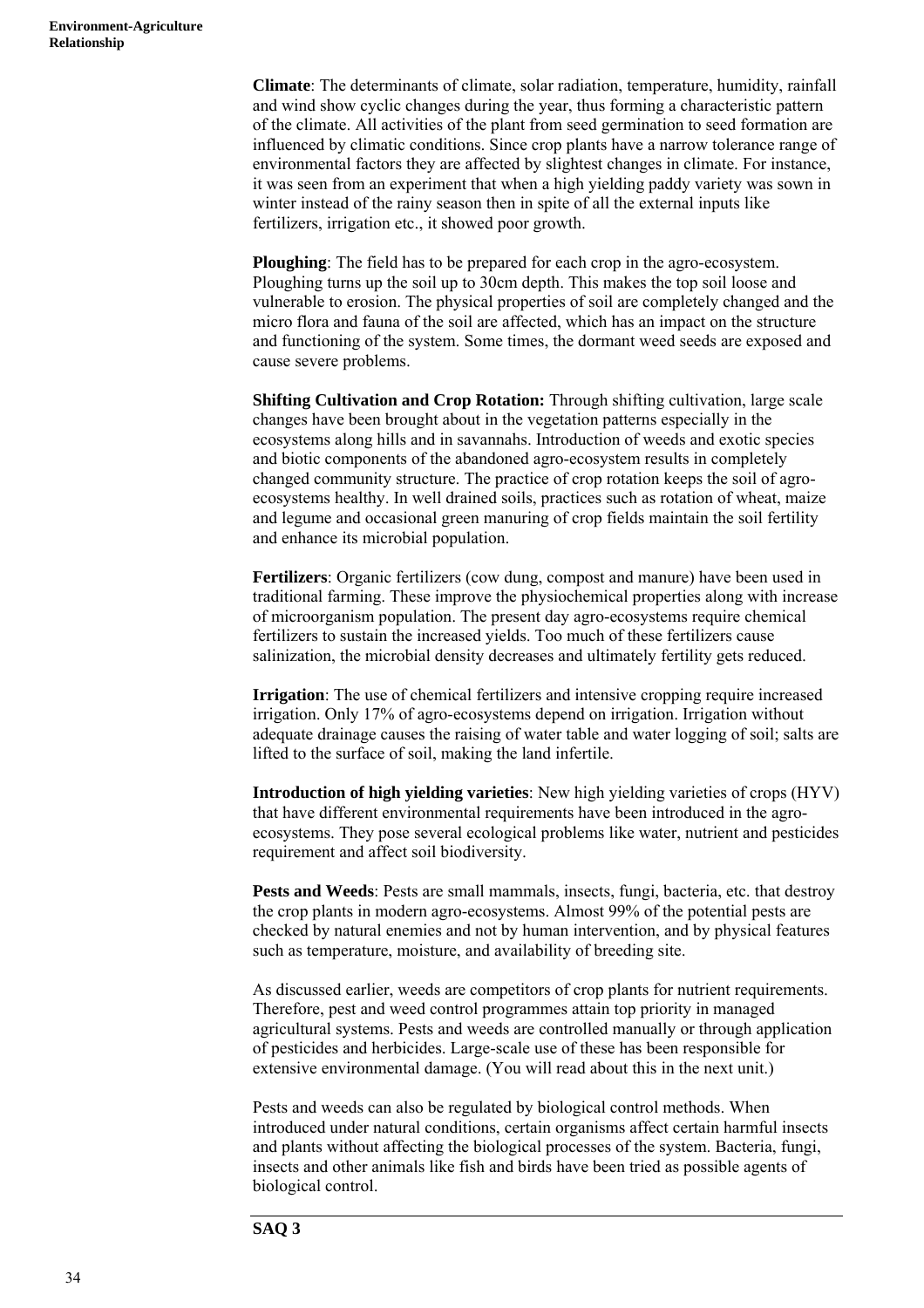How does the climate of a place affect the agro-ecosystem? Name two other factors that affect the agro-ecosystem structure the most.

# **2.4 AGRO-CLIMATIC ZONES**

Since agriculture is highly location-specific, grouping the available land area in a region or country into different agro-ecological regions based on certain identifiable characteristics becomes important. **An ecological region is an area of the earth's surface characterized by distinct ecological responses to macro-climate, as expressed by soils, vegetation, fauna, and aquatic systems (FAO, 1983).** This would help the region to engage in more rational planning and optimizing resource use for the present and in preserving them for the future. With the 329 million hectares of the geographical area, India presents a large number of complex agroclimatic situations. Crop yield depends on many factors like weather, soil type and its nutrient status, management practices and other inputs. Of these, weather is a very important aspect, efficient crop planning, therefore, requires proper understanding of agro-climatic conditions in a region/country.

An agro-climatic zone is a land unit in terms of major climates, suitable for a certain range of crops and cultivars. Several attempts have been made to delineate major agro-ecological regions in respect to soils, climate, physiography (physical and geographical features) and natural vegetation. We present the some of the important agro-ecological and agro-climatic divisions of the Indian Subcontinent:

- A) Agro-ecological regions by the ICAR (Indian Council of Agricultural Research).
- B) Agro-climatic regions by the Planning Commission.
- C) Agro-climatic zones under NARP (National Agricultural Research Project).
- D) Agro-ecological regions by the NBSS & LUP (National Bureau of Soil Survey and Land Use Planning).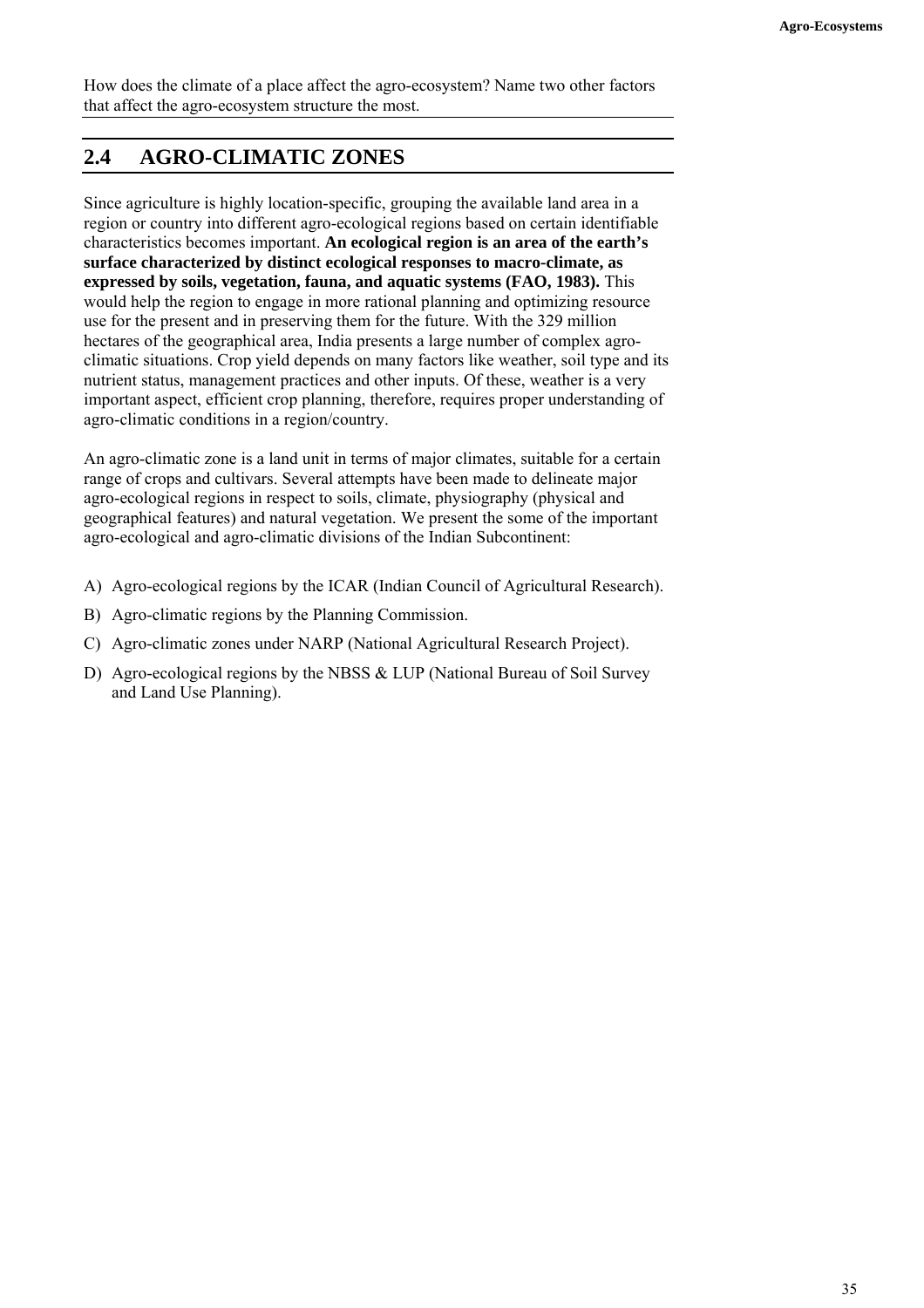#### **A) Agro-ecological regions by the ICAR**

In 1973, ICAR identified eight major agro-ecological regions in India for more meaningful planning of agricultural research and development. These divisions are:

- 1. Humid Western Himalayan Region
- 2. Humid Bengal Assam Basin
- 3. Humid Eastern Himalayan Region and Bay Islands
- 4. Sub-humid Sutlej-Ganga Alluvial Plains
- 5. Sub-humid to Humid Eastern and South-eastern Uplands
- 6. Arid Western Plains
- 7. Semi-arid Lava Plateau and Central Highlands
- 8. Humid to Semi-arid Western Ghats and Karnataka Plateau

 These regions consist of large geographical area of land having major groups of geological formations, physiography, climate, soils, vegetation, land use and cropping patterns. Some of the essential features of these regions are described here.

- **1. Humid Western Himalayan Region**: It consists of Jammu and Kashmir, Himachal Pradesh and hill division of Uttar Pradesh, namely, Kumaon and Uttaranchal. High mountains and narrow valleys characterize it. The climate varies from hot and sub-humid tropical in the South to temperate cold arid in the North, with the rainfall ranging from 8 cm in Ladakh to over 100 cm in Jammu area. It has sandy loam mountain meadow, loamy and acidic submontane and loamy brown hill soils. Nearly half of the area is under forest, and horticulture including sericulture supplements agriculture. Rich forest wealth and rangelands are the assets of this region. Degradation of forests is the major problem.
- **2. Humid Bengal-Assam Basin**: It covers West Bengal and Assam representing the Ganga-Brahmaputra alluvial plain. It is characterized by semi-stabilized sand dunes on alluvial terraces, lateritic remnants in the West, and numerous creeks and swamps in the deltaic tract. It experiences hot humid monsoonal climate, and the rainfall ranges from 220 to 400 cm. The predominant soil groups are alluvial, red and brown hill. Rich forests in Assam and fertile deltas in West Bengal are the assets. Frequent floods in Assam and extensive occurrence of saline patches in the deltaic tracts are the major constraints.
- **3. Humid Eastern Himalayan Region and Bay Islands**: It includes Arunachal Pradesh, Nagaland, Manipur, Mizoram, Tripura, Meghalaya, and Andaman & Nicobar Islands. It consists of the Eastern Himalayan and the Arakan Ranges with a wide range of elevation. The rainfall ranges from 200 to 400 cm. The major soil groups are brown hill, red and yellow, alluvial, and acidic laterites. It is endowed with rich evergreen forests. Animal husbandry and pisciculture have great potential. Major liability is shifting cultivation leading to deforestation and soil erosion.
- **4. Sub-humid Sutlej-Ganga Alluvial Plains**: It comprises Punjab, plains of Uttar Pradesh, Delhi, and Bihar. The entire region is level, except for the Tarai-Bhabar tract. It experiences extremes of climate, with very hot summer and very cold winter. The rainfall ranges from 30 to 200 cm. The major soil groups are calcareous sierozem, reddish chestnut, alluvial, and patches of saline and alkali soils. The soils are highly disturbed in Bihar due to frequent floods. Major area is under cultivation. Generally, the region is double cropped. Flooding, salinity, alkalinity, and erosion are the major problems.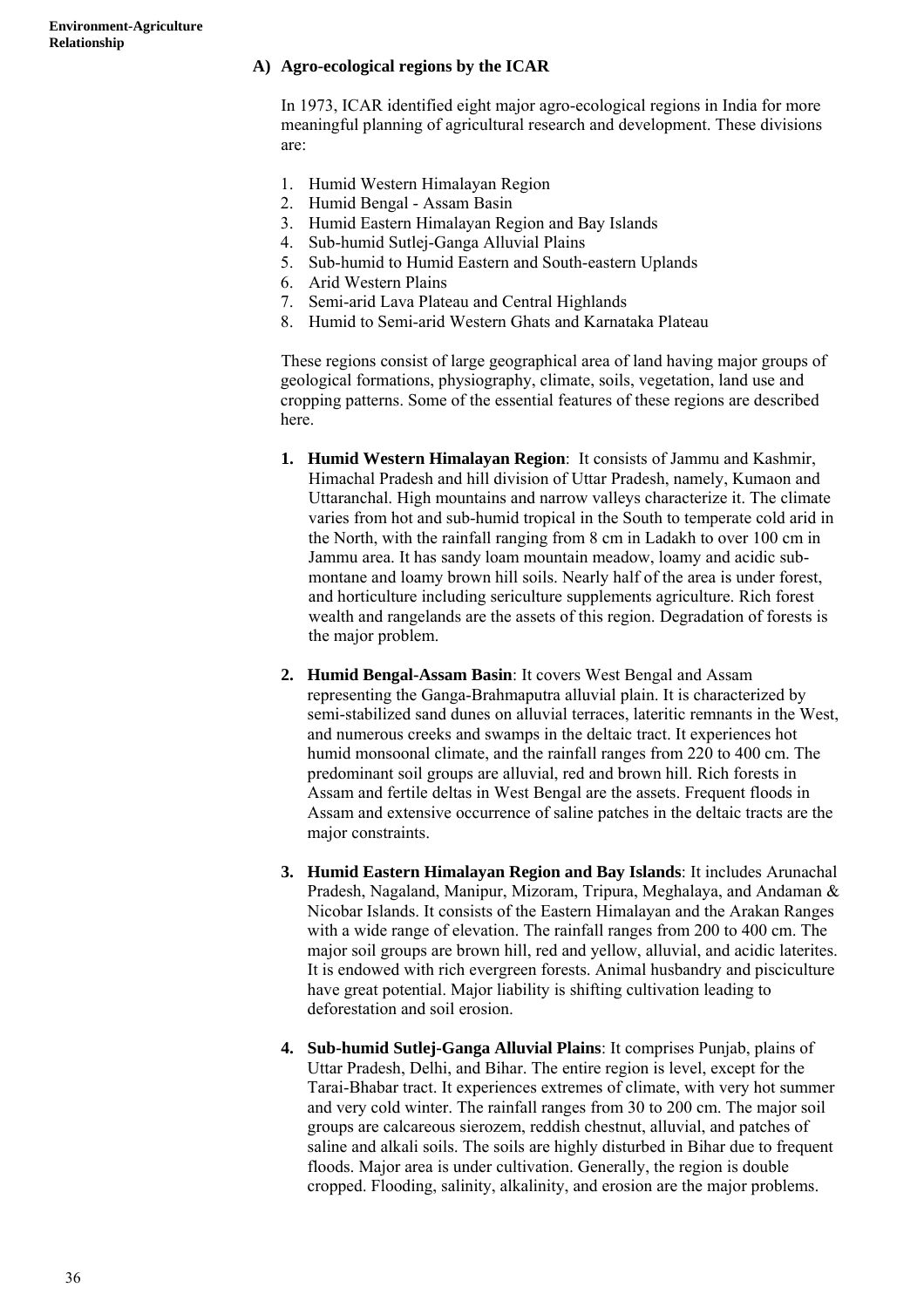- **5. Sub-humid to Humid Eastern and South-eastern Uplands**: It encompasses Orissa, Andhra Pradesh and the Raipur Division of Chhattisgarh. It is characterized by undulating topography, denuded hills, plateau, river valleys, and high lands. The climate is tropical monsoonal, and sub-humid to humid from West to East. The rainfall ranges from 100 to 180 cm. Major soil groups are mixed black, red and yellow, red sandy, laterite, black, and alluvial soils. Rich forest wealth is an asset, and shifting cultivation, soil salinity and acidity are the major constraints.
- **6. Arid Western Plains**: It includes Haryana, Rajasthan, Gujarat, and Dadra & Nagar Haveli. It is characterized by extensive alluvial plain dotted with sand dunes, saline depressions and granite hills. The rainfall is scanty, ranging from 10 to 65 cm and erratic. Major soil groups are alluvial, black, desert, saline and alkaline. Nearly one-third of the area is under cultivation. Frequent dry spells, salinity and alkalinity are the major problems.
- **7. Semi-arid Lava Plateau and Central Highlands**: It covers Maharashtra, Goa, Daman & Diu, and Western and Central Madhya Pradesh. It is predominantly a plateau region. The climate is semi-arid with extremes of temperature, and the rainfall ranges from 70 to 125 cm except in the Western Ghats where it varies from 330 to 750 cm. Major soil groups are alluvial, black, laterite, mixed red and black, and yellowish brown. More than half of the area is cultivated. Frequent drought is the major problem in the region.
- **8. Humid to Semi-arid Western Ghats and Karnataka Plateau**: It consists of Karnataka, Tamil Nadu, Kerala, Pondicherry, and Lakshadweep Islands. The physiographic features are Western Ghats, plateau, river valleys, undulating rocky plains, and coastal plains. The western ghats is humid and the rest of the area is semi-arid. The rainfall ranges from 60 to 300 cm. Major soil groups are black, red, lateritic, and alluvial. Rich forest wealth and Western Ghats suitable for plantation crops are the main assets. Dry farming is prevalent and a considerable area is irrigated through wells, tanks and rivers. Salinity, alkalinity, erosion, and acidity are the major problems.

## **B) Agro-climatic regions by the Planning Commission**

The Planning Commission, as a result of the mid-term appraisal of the planning targets of the Seventh Plan, has divided the country into fifteen broad agroclimatic zones based on physiography, soils, geological formation, climate, cropping patterns, and development of irrigation and mineral resources for broad agricultural planning and developing future strategies. These include:

- 1. Western Himalayan Region
- 2. Eastern Himalayan Region
- 3. Lower Gangetic Plains Region
- Middle Gangetic Plains Region
- 5. Upper Gangetic Plains Region
- 6. Trans-Gangetic Plains Region
- 7. Eastern Plateau & Hills Region
- 8. Central Plateau & Hills Region
- 9. Western Plateau & Hills Region
- 10. Southern Plateau & Hills Region
- 11. East Coast Plains & Hills Region
- 12. West Coast Plains & Ghats Region
- 13. Gujarat Plains & Hills Region
- 14. Western Dry Region
- 15. The Islands Region

#### **C) Agro-climatic zones under NARP**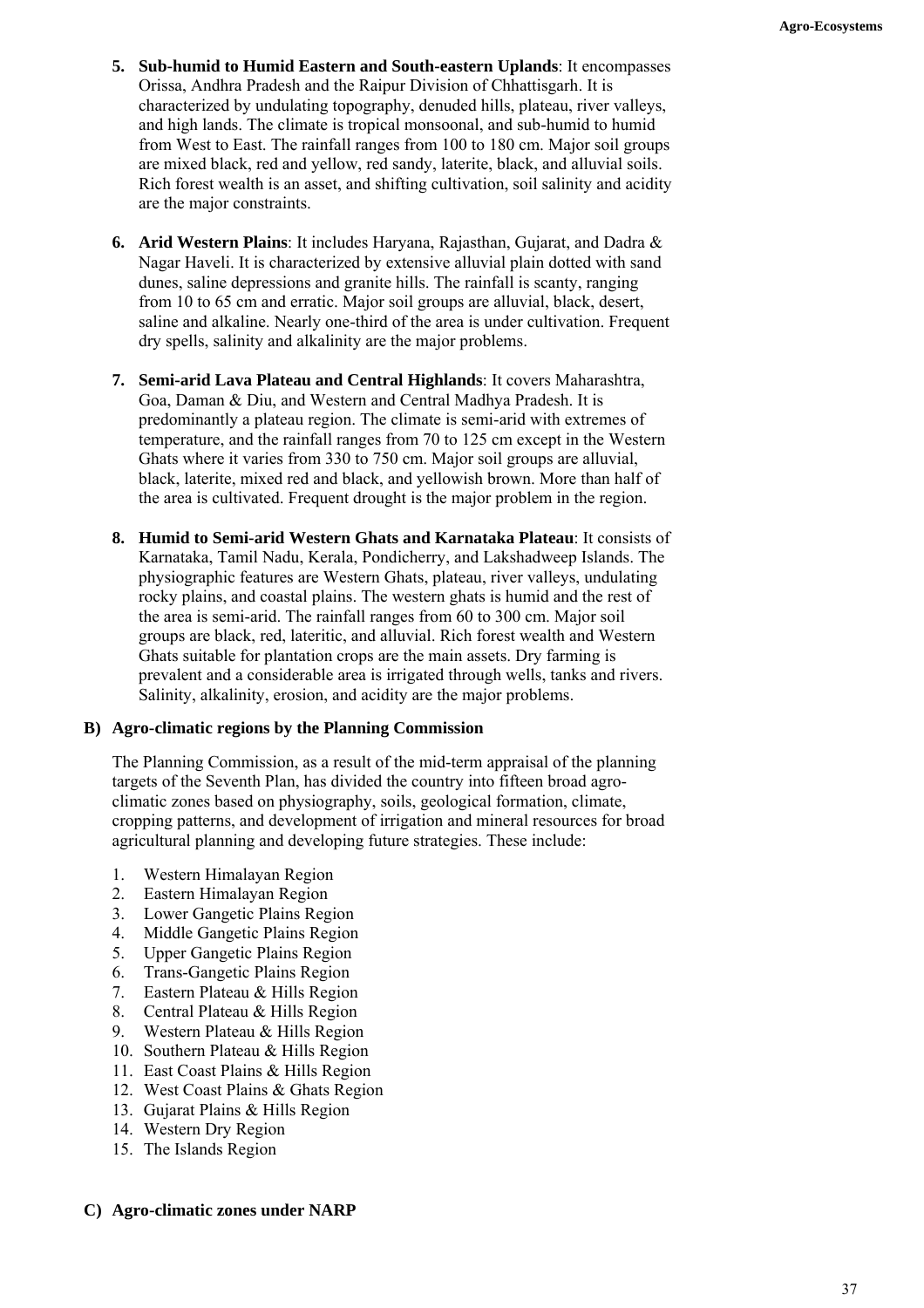The country has been divided into 131 agro-climatic zones, under the World Bank supported National Agricultural Research Project (NARP) of the ICAR, essentially based on climate, soils, and existing cropping patterns of each State as a unit. The zones identified are:

| Code No. | <b>State &amp; Agro-climatic Zone</b>                    | <b>Zonal Centre</b>         |
|----------|----------------------------------------------------------|-----------------------------|
|          | <b>Andhra Pradesh</b>                                    |                             |
| 001      | Krishna Godavari Zone                                    | -Lam (Guntur)               |
| 002      | North Coastal Zone                                       | -Anakapalle                 |
| 003      | Southern Zone                                            | -Tirupati                   |
| 004      | Northern Telengana Zone                                  | -Jagityal                   |
| 005      | Scarce Rainfall Zone of Rayalaseema                      | -Nadyal                     |
| 006      | Southern Telegana Zone                                   | -Palem                      |
| 007      | High Altitude and Tribal Zone                            | -Rastakuntabai/ Chintapalli |
|          | <b>Assam</b>                                             |                             |
| 008      | North Bank Plain Zone                                    | -North Lakhimpur            |
| 009      | Upper Brahmaputra Valley Zone                            | -Tatabar                    |
| 010      | Central Brahmaputra Valley Zone                          | -Shillongani                |
| 011      | Lower Brahmaputra Valley Zone                            | -Gossaingaon                |
| 012      | <b>Barak Valley Zone</b>                                 | -Karmganj                   |
| 013      | Hill Zone                                                | -Diphu                      |
|          | <b>Bihar</b>                                             |                             |
| 014      | North West Alluvial                                      | -Pusa/ Madhopur             |
| 015      | North East Alluvial Plain Zone                           | -Purnea/Katihar/Agwanpur    |
| 016      | South Alluvial Plain Zone                                | -Sabour                     |
|          | <b>Jharkhand</b>                                         |                             |
| 017      | Central and North Eastern Plateau<br>Zone                | -Dumka                      |
| 018      | Western Plateau Zone                                     | -Chianki                    |
| 019      | South Eastern Plateau Zone                               | -Chatshila/Darisai          |
|          | Gujarat                                                  |                             |
| 020      | South Gujarat Heavy Rainfall Zone                        | -Navsari                    |
| 021      | South Gujarat Zone                                       | -Baruch/ Surat              |
| 022      | Middle Gujarat Zone                                      | -Anand                      |
| 023      | North Gujarat Zone                                       | -Dantiwada                  |
| 024      | North West Zone                                          | -Bhachau                    |
| 025      | North Saurashtra Zone                                    | -Targhadia                  |
| 026      | South Saurashtra Zone                                    | -Junagadh                   |
| 027      | <b>Bhal and Coastal Zone</b>                             | -Arnej                      |
|          | <b>Haryana</b>                                           |                             |
| 028      | Eastern Zone                                             | -Karnal                     |
| 029      | Western Zone                                             | -Bawal/Hissar               |
|          | <b>Himachal Pradesh</b>                                  |                             |
| 030      | hills<br>Sub-mountane<br>and Low<br>sub<br>tropical Zone | -Dhaulakuan                 |
| 031      | Mild-Hills sub-humid zone                                | -Bajaura                    |
| 032      | High Hills Temperate Wet Zone                            | -Mashobra                   |
| 033      | High Hills Temperate Dry Zone                            | -Kukumseri                  |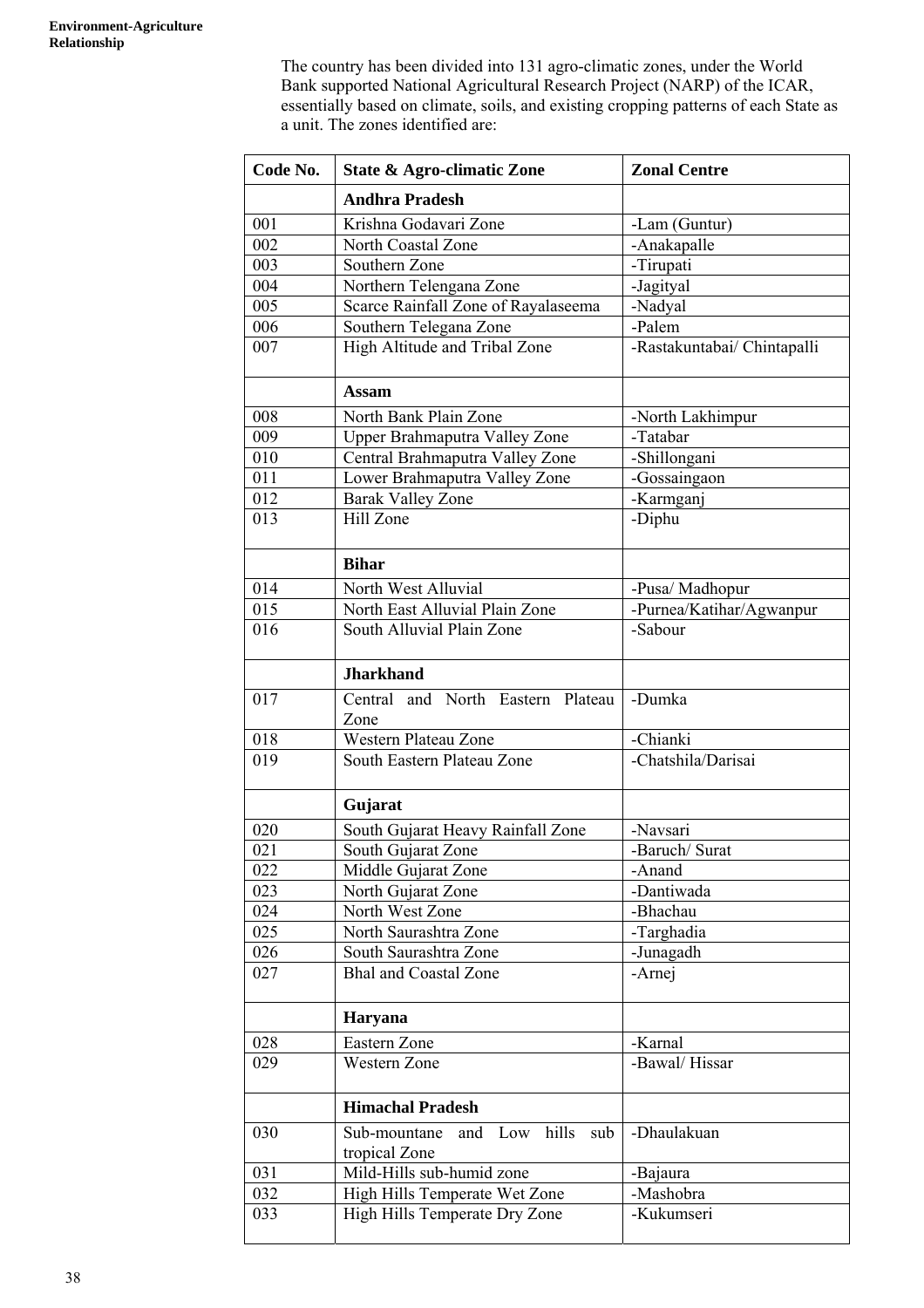|     | Jammu & Kashmir                                         |                         |
|-----|---------------------------------------------------------|-------------------------|
| 034 | Low attitude Sub-tropical Zone                          | -R.S. Pora              |
| 035 | Mid to high altitude Intermediate Zone                  | -Rajori                 |
| 036 | Valley Temperate Zone                                   |                         |
| 037 | Mid to high altitude Temperate Zone                     | -Kludwani               |
| 038 | Cold-arid Zone                                          | -Leh                    |
|     | Karnataka                                               |                         |
| 039 | North East Transition Zone                              | -Bidar                  |
| 040 | North East Dry Zone                                     | -Raichur                |
| 041 | Northern Dry Zone                                       | -Bijapur                |
| 042 | Central Dry Zone                                        | -Sirsa/ Bidaramana gudi |
| 043 | Eastern Dry Zone                                        | -Hebbal/ Chintamani     |
| 044 | Southern Dry Zone                                       | -Nagamangala            |
| 045 | <b>Southern Transition Zone</b>                         | -Navile/ Shimoga        |
| 046 | Northern Transition Zone                                | -Dharwar/Hanumanmatti   |
| 047 | Hill Zone                                               | -Mudigere               |
| 048 | <b>Coastal Zone</b>                                     | -Brahmavar              |
|     | Kerala                                                  |                         |
| 049 | Northern Zone                                           | -Pilicode               |
| 050 | Southern Zone                                           | -Vellayani              |
| 051 | <b>Central Zone</b>                                     | -Pattambi               |
| 052 | High Altitude Zone                                      | -Ambalavayal            |
| 053 | Problem Areas Zone                                      | -Kumerakom              |
|     | a) Onattukara zone                                      | -Onattukara             |
|     | b) Kuttanadu Kole zone                                  | -Kuttanadu              |
|     | c) Pokkali zone                                         | -Kuttanadu              |
|     | d) Low rainfall zone                                    | -Kumarakam              |
|     | <b>Madhya Pradesh / Chhatisgarh</b>                     |                         |
| 054 | Chhatisgarh Plane Zone<br>including<br>Balagharh Distt. | -Raipur                 |
| 055 | <b>Bastar Plateau Zone</b>                              | -Jagadalpur             |
| 056 | North Hill Zone Chhatisgarh                             | -Ambikapur              |
| 057 | Kymore Plateau and Satpura Hill Zone                    | -Jabalpur               |
| 058 | Vindhya Plateau Zone                                    | -Sehor                  |
| 059 | Central Narmada Valley Zone                             | -Powarkhera             |
| 060 | Gird Zone                                               | -Morena                 |
| 061 | <b>Bundelkhand Zone</b>                                 | -Tikamgarh              |
| 062 | Satpura Plateau Zone                                    | -Chindwara              |
| 063 | Malwa Plateau Zone                                      | -Indore                 |
| 064 | Nimar Valley Zone                                       | -Khargone               |
| 065 | Jhabua Hills Zone                                       | -Jhabua                 |
|     | Maharashtra                                             |                         |
| 066 | South Konkan Coastal Zone                               | -Vengurla               |
| 067 | North Konkan Coastal Zone                               | -Karjat                 |
| 068 | <b>Western Ghat Zone</b>                                | -Igatpuri               |
| 069 | Sub-mountane Zone                                       | -Kolhapur               |
| 070 | Western Maharashtra Plain Zone                          | -Pune                   |
| 071 | <b>Scarcity Zone</b>                                    | -Sholpur                |
| 072 | Central Maharashtra Plateau Zone                        | -Aurangabad             |
| 073 | Central Vidharbha Zone                                  | -Yavatmal               |
| 074 | Eastern VIdharba Zone                                   | -Sindhewahi             |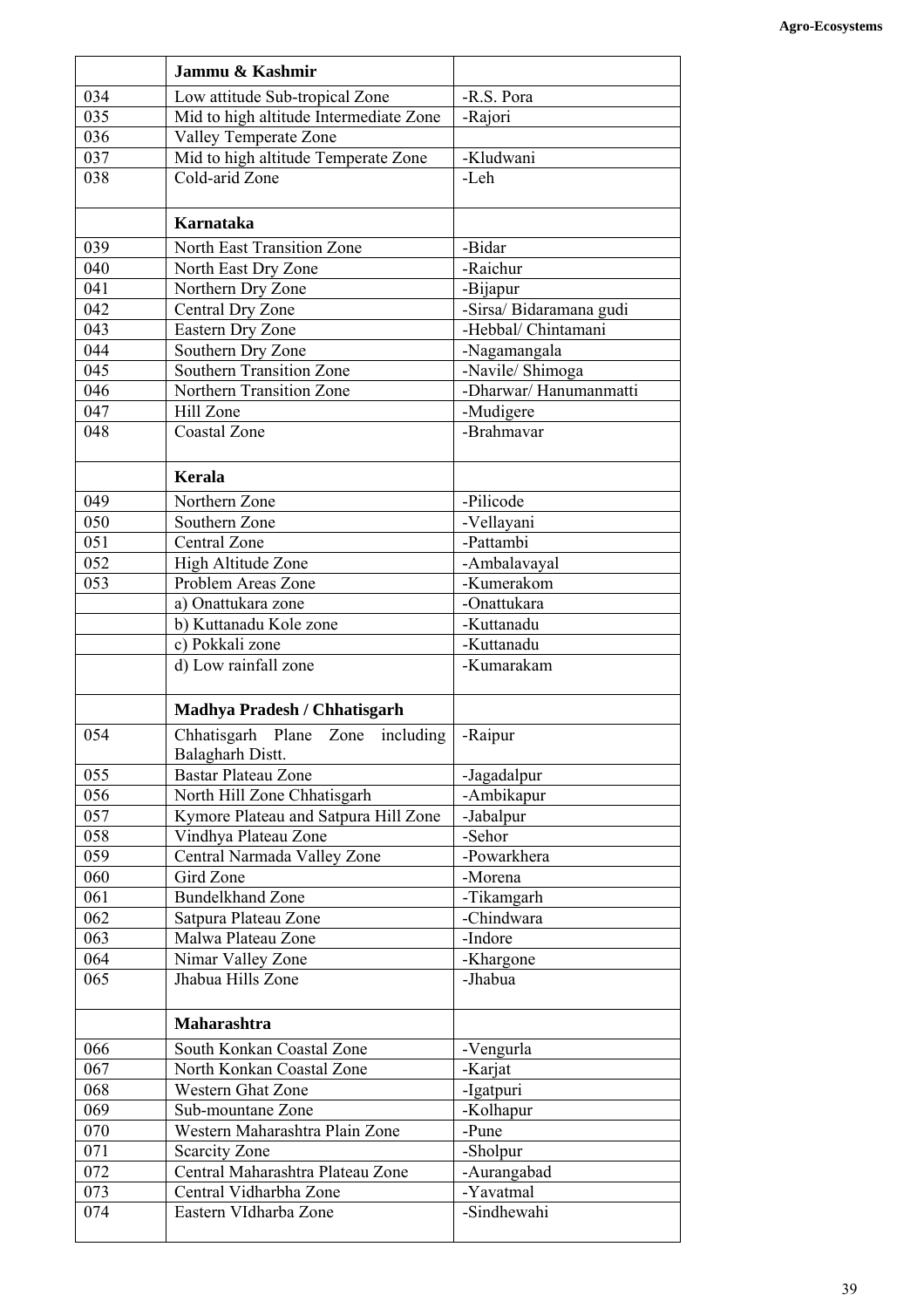|     | Orissa                                             |                            |
|-----|----------------------------------------------------|----------------------------|
| 075 | North Western Plateau Zone                         | -Kerai                     |
| 076 | North Central Plateau Zone                         | -Keonjhar                  |
| 077 | North Eastern Coastal Plain Zone                   | -Ranital                   |
| 078 | East and South Eastern Coastal Zone                | -Bhubaneshwar              |
| 079 | North Eastern Ghat Zone                            | -G. Udayagiri              |
| 080 | Eastern Ghat Highland Zone                         | -Semiligulda               |
| 081 | South Eastern Ghat Zone                            | -Jeypore                   |
| 082 | South Western Undulating Zone                      | -Bhawanipatna              |
| 083 | West Central Table Land Zone                       | -Chiplima                  |
| 084 | Mid-Central Table Land Zone                        | -Mahispat                  |
|     |                                                    |                            |
|     | Punjab                                             |                            |
| 085 | Sub-mountane Undulating Zone                       | -Kandi                     |
| 086 | <b>Undulating Plain Zone</b>                       | -Gurdaspur                 |
| 087 | Central Plain Zone                                 | -Ludhiana                  |
| 088 | Western Plain Zone                                 | -Faridkot                  |
| 089 | <b>Western Zone</b>                                | -Bhatinda                  |
|     |                                                    |                            |
|     | Rajasthan                                          |                            |
| 090 | Arid Western Plain Zone                            | -Jodhpur/ Mandore          |
| 091 | Irrigated North Western Plain Zone                 | -Sriganganagar             |
| 092 | Transitional Plain Zone of Inland                  | -Sikar                     |
|     | Drainage Fatehpur                                  |                            |
| 093 | Transitional Plain Zone of Luni Basin              | -Sumerpur/ Jalore          |
| 094 | Semi Arid Eastern Main Zone                        | - Durgapura (Japur)        |
| 095 | Flood Prone Eastern Plane Zone                     | -Navgaon (Alwar)           |
| 096 | Sub-humid Southern Plain and Aravalli<br>Hill Zone | -Udaipur                   |
| 097 | Southern Humid Plain Zone                          | -Banswara                  |
| 098 | South Eastern Humid Plain Zone                     | -Kota                      |
|     | <b>Tamil Nadu</b>                                  |                            |
| 099 | North Eastern Zone                                 | -Vridhachalam              |
| 100 | North Western Zone                                 | -Paiyuar                   |
| 101 | <b>Western Zone</b>                                | -Coimbatore/ Bhawani Sagar |
| 102 | Cauvery Delta Zone                                 | -Aduthurai                 |
| 103 | Southern Zone                                      | -Aruppukottai              |
| 104 | High Rainfall Zone                                 | -Kanyakumari/ Peechaparaii |
| 105 | High Altitude and Hilly Zone                       | -Thadiankudisal            |
|     |                                                    |                            |
|     | <b>Uttaranchal</b>                                 |                            |
| 106 | Hill Zone                                          | -Ranichauri                |
| 107 | <b>Bhabar and Tarai Zone</b>                       | -Pantanagar                |
|     | <b>Uttar Pradesh</b>                               |                            |
| 108 | Western Plain Zone                                 | -Daurala                   |
| 109 | Mid-Western Plain Zone                             | -Nagina/ Sahajahanpur      |
| 110 | South Western Semi-Arid Zone                       | -Madhuri Khund             |
| 111 | Central Plain Zone                                 | -Kanpur                    |
| 112 | <b>Bundelkhand Zone</b>                            | -Bharari                   |
| 113 | North Eastern Plain Zone                           | -Sardarnagar               |
| 114 | Eastern Plain Zone                                 | -Kumarganj                 |
| 115 | Vidhyan Zone                                       | -Mirzapur                  |
|     |                                                    |                            |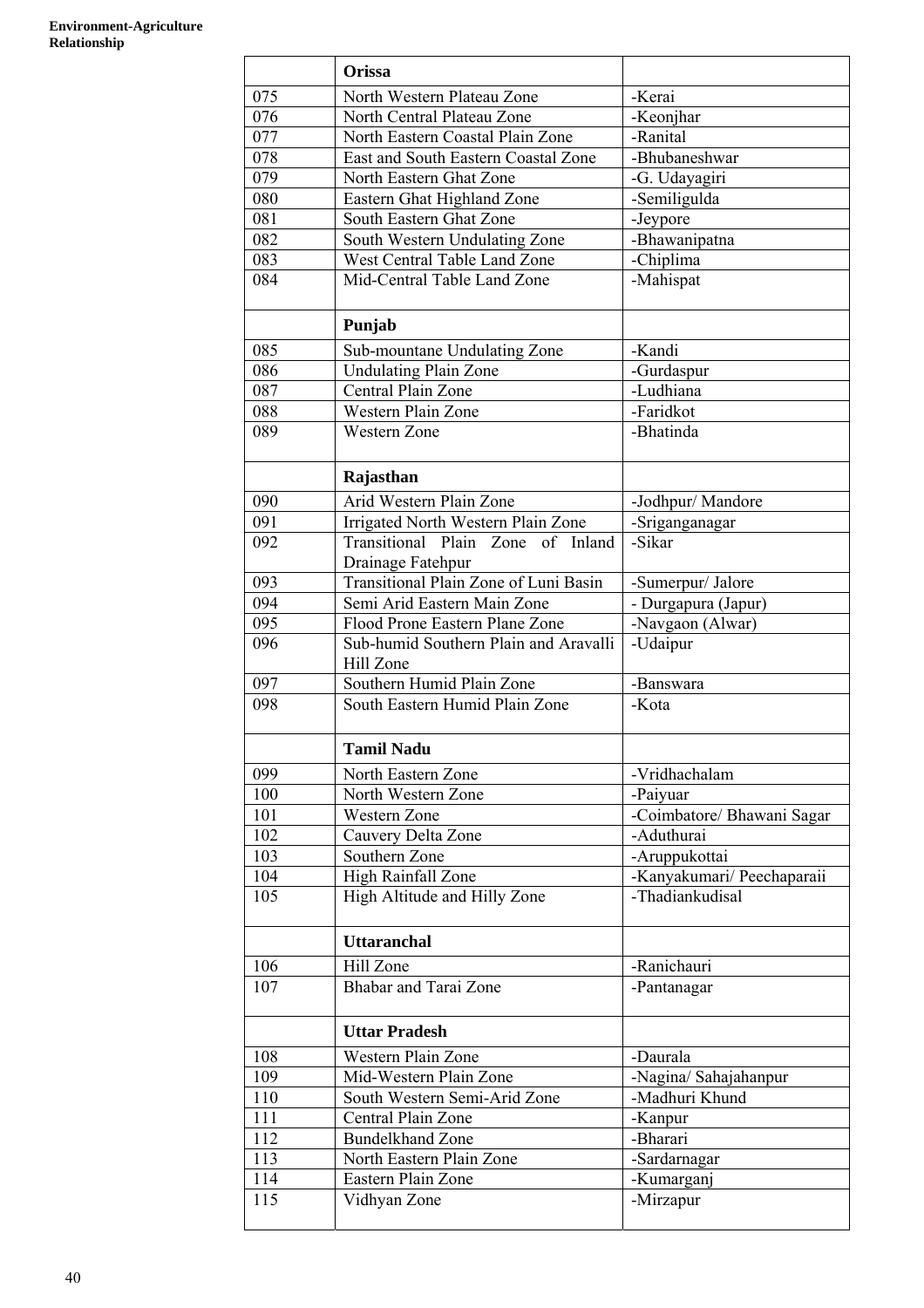|     | <b>West Bengal</b>             |                                                      |
|-----|--------------------------------|------------------------------------------------------|
| 116 | Hilly Zone                     | -Pedong/Kalimpong                                    |
| 117 | Tarai Zone                     | -Pundibari                                           |
| 118 | Old Alluvial Zone              | -Ranudia – Majhian                                   |
| 119 | New Alluvial Zone              | -Mohanpur                                            |
| 120 | Laterite and Red Soil Zone     | -Jhargram                                            |
| 121 | Coastal Saline Zone            | -Mathurapur/Kakdweep                                 |
|     | <b>North East Hilly Region</b> |                                                      |
| 122 | Alpine Zone                    | -Hill of Arunachal Pradesh                           |
| 123 | Temperate Sub Alpine Zone      | - Shergaon                                           |
|     |                                | - Sangti (Arunachal Pradesh)                         |
| 124 | Sub Tropical Hill Zone         | -Barapani-Shillong                                   |
|     |                                | (Meghalaya)                                          |
| 125 | Sub-Tropical Plain Zone        | -Sanghaipet-Imphal                                   |
| 126 | Mild Tropical Hill Zone        | -Medziphema (Nagaland)                               |
| 127 | Mild Tropical Plain Zone       | -Lembucherra<br>Agartala<br>$\overline{\phantom{a}}$ |
|     |                                | (Tripura)                                            |

## **D) Agro-ecological Regions by the NBSS & LUP**

Since all the above mentioned approaches use State as a unit for subdivision, many zones having similar agro-climatic characteristics but occurring in different States have been created. Moreover, adequate attention was not paid in these approaches to soils which is the country's most important agricultural resource. In order to overcome these lacunae, the National Bureau of Soil Survey & Land Use Planning (NBSS & LUP) has recently brought out a 21-zone agro-ecological regional map of the country, essentially based on physiography, soils, bioclimatic types, and growing period which influences the supply of water for plant growth. This map is essentially based on 50 years data of over 350 meteorological stations and up-to-date soils database available in the country. The agro-ecological regions identified are:

## *I. Arid Ecosystem:*

- 1. *Western Himalayas, Cold Arid Eco-region with Shallow Skeletal Soils:* The region covers 4.7% of the land area mainly in the Districts of Ladakh and Gilgit. It has mild summers and severe winters, with mean annual temperature and rainfall of less than 80 C and 150 mm, respectively. The annual growing period is less than 90 days. While the Northern part is covered under permanent snow, the valley areas show skeletal and calcareous soils. It has great potential for growing dry fruits like apricot and flowers like roses in valleys.
- 2. *Western Plain, Hot Arid Eco-region with Desert and Saline Soils:* It covers 9% of the land area in the Western Rajasthan, South-western Haryana and Punjab, Kutch Peninsula and Northern Kathiawar Peninsula. It has hot summers and cool winters, with an annual rainfall of less than 300 mm and growing period of less than 90 days. The soils are sandy and saline. Rainfed agriculture is the traditional practice. Drought and salinity are the major constraints.
- 3. *Deccan Plateau, Hot Arid Eco-region with Mixed Red and Black Soils:* It includes the Districts of Raichur and Bellary of Karnataka, and Anantapur of Andhra Pradesh covering 1.4% of the land area. It is characterized by hot and dry summers and mild winters, with an annual rainfall ranging from 400 to 500 mm. The growing period is less than 90 days. The soils are shallow to medium red loamy and deep clayey black.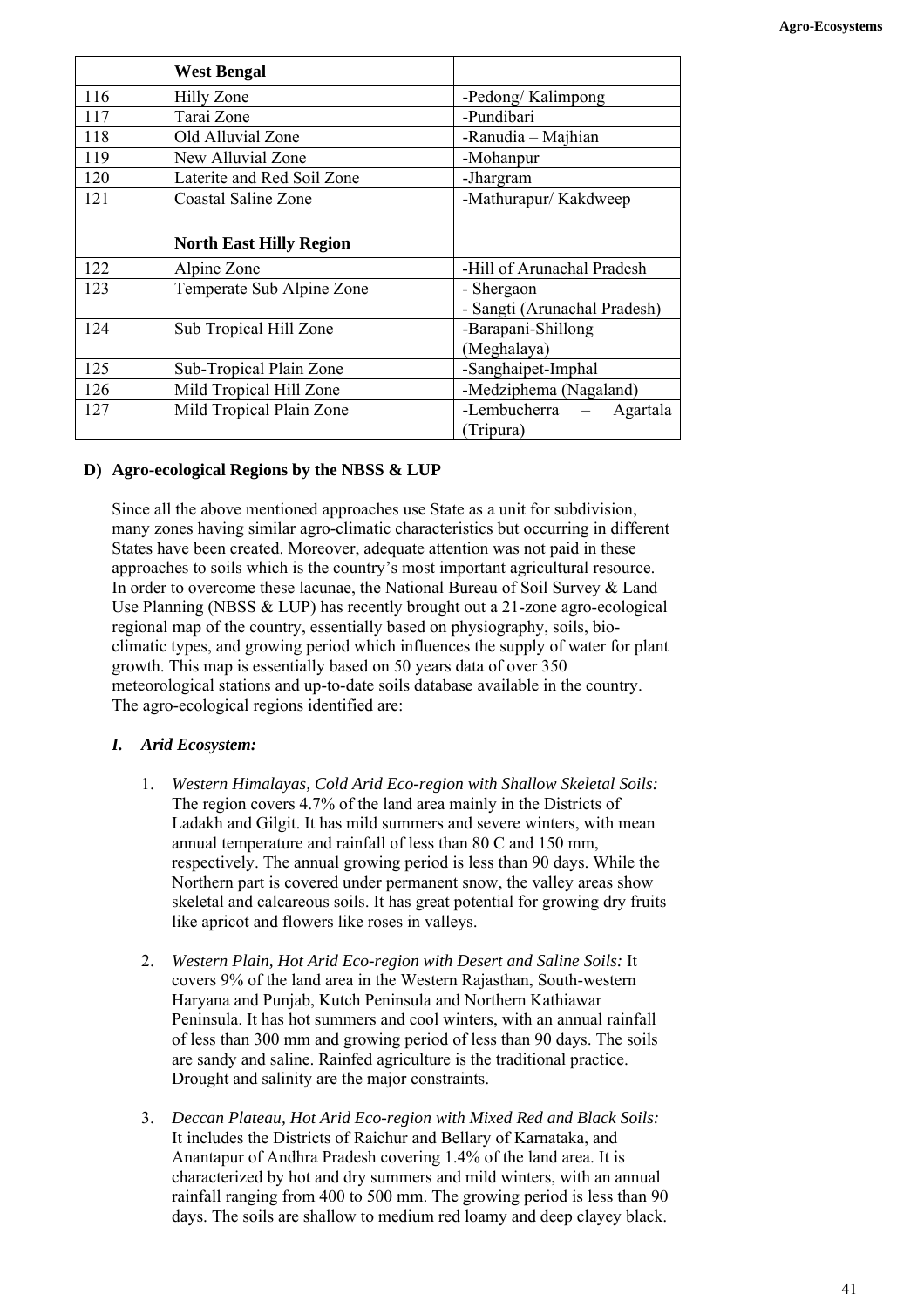Rainfed farming is most common. Prolonged dry spells and soil erosion are the major problems.

# *II. Semi-arid Ecosystem:*

- 4. *Northern Plain and Central Highlands, Hot Semi-arid Eco-region with Alluvium - derived Soils:* It occupies 10% of the land area covering part of northern plain, central highlands and Gujarat plain. It has hot and dry summers and cool winters, with rainfall varying between 400 and 800 mm. The growing period ranges from 90 to 150 days. Soils are loamy and the terrain is interspersed by sand dunes. Rainfed farming is common, with intensive cultivation in areas irrigated through tube wells. Imperfect drainage leading to salinity and lowering of ground water due to over-exploitation are the major constraints.
- 5. *Central (Malwa) Highlands and Kathiawar Peninsula, Hot Semi-arid Eco-region with Medium and Deep Black Soils:* It covers 5.6% of the land area in the Western Madhya Pradesh, Eastern Rajasthan and Gujarat States. It has hot and dry summers and mild winters, with rainfall ranging from 600 to 900 mm. The growing period ranges from 90 to 150 days. Soils are loamy to clayey deep black. Dry farming is the common practice. Frequent dry spells, imperfect drainage, salinity and alkalinity are the major constraints.
- 6. *Deccan Plateau, Hot Semi-arid Eco-region with Shallow and Medium (Inclusion of Deep) Black Soils:* It includes most of Maharashtra and Northern part of Karnataka and Andhra Pradesh covering 10% of the land area. It has hot summers and mild winters, with rainfall ranging from 600 to 1000 mm. The growing period ranges from 90 to 150 days. It is characterized by medium to deep black soils. Rainfed agriculture is the traditional practice and prolonged dry spells adversely affect crop growth. The area has high productivity potential under judicious irrigation with watershed-based management.
- 7. *Deccan Plateau and Eastern Ghats, Hot Semi-arid Ecoregion with Red and Black Soils:* It covers part of the Deccan Plateau and Eastern Ghats in the State of Andhra Pradesh accounting for 6.3% of the land area. It has hot summers and mild winters, with 600 to 1000 mm rainfall and 90 to 150 days growing period. It has medium to heavy red and loamy black cotton soils. Rainfed agriculture is common and rice is cultivated under irrigation. Imperfect drainage, salinity and erosion are the major problems.
- 8. *Eastern Ghats (TN Uplands) and Deccan Plateau, Hot Semi-arid Ecoregion with Red Loamy Soils:* It includes Tamil Nadu uplands and Western Karnataka covering 6.9% of land area. It has hot and dry summers and mild winters, with a rainfall of 600 to 1000 mm. The growing period varies from 120 to 150 days. Rainfed agriculture is common and rice is grown under irrigation. Erosion and drought due to coarse soils are the major problems.

## *III. Sub-humid Ecosystem:*

 9. *Northern Plain, Hot Sub-humid Eco-region with Alluvium - derived Soils:* It covers part of Northern Indo-Gangetic plain occupying 3.7% of the land area. It is characterized by hot to warm summers and cool winters receiving 1000 to 1200 mm rainfall. The growing period ranges from 150 to 180 days. It has deep loamy alluvial soils. Both rainfed and irrigated agriculture are followed. Poor water management, water logging and salinity are the major problems.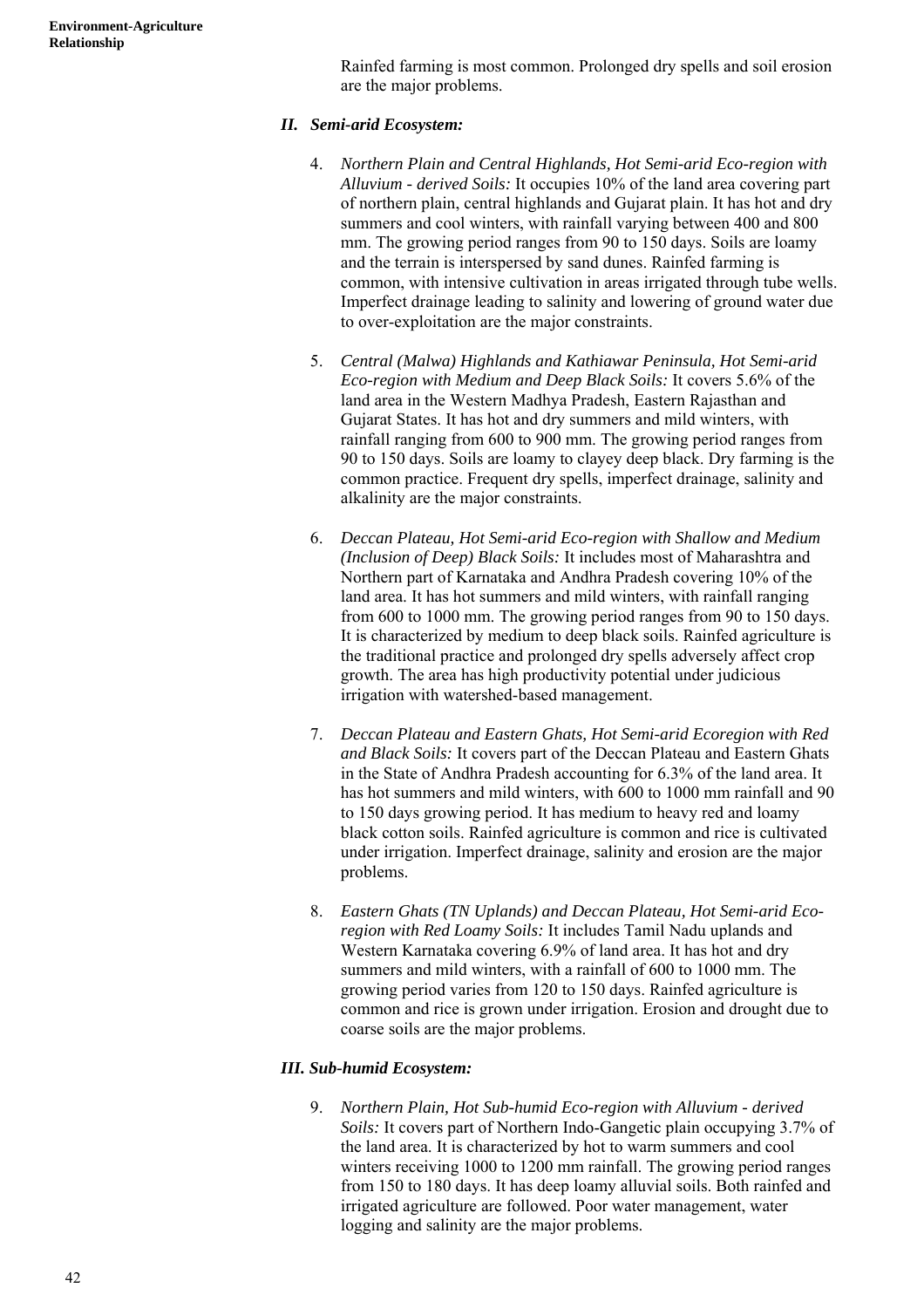- 10. *Central Highlands (Malwa & Bundelkhand), Hot Sub-humid Eco-region with Medium and Deep Black Soils:* It covers part of the central highlands mainly in the Districts of Arisen, Sager, Bhopal, Sehore, Shajapur and Hoshangabad in Madhya Pradesh. It occupies 2.5% of the land area. Hot summers and mild winters with 1000 to 1500 mm rainfall and 150 to 180 days growing period are the main features. It has moderately deep black soils. Rainfed and irrigated farming are practiced. Inundations along major streams and drought during Kharif season are the major problems.
- 11. *Deccan Plateau and Central Highlands (Bundelkhand), Hot Sub-humid Eco-region with Red and Black Soils:* It comprises the Bundelkhand part of Madhya Pradesh and North-eastern part of Vidarbha region covering 4.2% of the land area. It is characterized by hot summers and mild winters, with 1000 to 1500 mm rainfall. The growing period varies from 150 to 180 days. It has medium red and heavy black soils. Both rain fed and irrigated farming are practiced. Cracking clay soils and soil erosion are the major problems.
- 12. *Eastern Plateau (Chhattisgarh Region), Hot Sub-humid Eco-region with Red and Yellow Soils:* It constitutes Chhattisgarh region of Madhya Pradesh and South-west highlands of Bihar covering 4% of the land area. It is characterized by hot summers and cool winters, with 1200 to 1600 mm rainfall. The growing period ranges between 150 and 180 days. The soils are medium to heavy and non-calcareous. Rainfed farming is common and rice and wheat are grown under irrigation. Severe erosion, partial water logging and seasonal drought are the common problems.
- 13. *Eastern (Chhota Nagpur) Plateau and Eastern Ghats, Hot Sub-humid Eco-region with Red Loamy Soils:* It includes Chhota Nagpur Plateau of Bihar, Western part of West Bengal, Orissa, and Bastar region of Madhya Pradesh covering 8.5% of the land area. It has hot summers and cool winters, with a rainfall of 1000 to 1600 mm and 150 to 180 days growing period. The soils are red loamy and non-calcareous. Rainfed farming is more common, seasonal drought and severe soil erosion are the major problems.
- 14. *Eastern Plain, Hot Sub-humid with Alluvium derived Soils:* It covers North-eastern Uttar Pradesh and Northern Bihar occupying 2.8% of the land area. It has hot summers and cool winters, with 1400 to 1600 mm rainfall. The growing period varies from 180 to 210 days. The soils are mainly alluvium. Rainfed and irrigated farming are practised. Flooding, imperfect drainage and salinity are the major constraints.
- 15. *Western Himalayas, Warm Sub-humid (Inclusion Humid) Eco-region with Brown Forest and Podzolic Soils:* It includes Jammu and Kashmir, Himachal Pradesh and North-western half of Uttar Pradesh covering 5.4% land area. It has warm sub-humid to cool humid climate, with mild summers and cold winters. The rainfall ranges from 1600 to 2200 mm and it has 150 to 210 days growing period. The soils are brown forest and podzolic. Agriculture is practised in valleys and terraces. Severe cold, deforestation, land slides, acidity, and imperfect drainage in valleys are the common problems.

#### *IV. Humid-Per humid Ecosystem:*

 16. *Assam and Bengal Plains, Hot Humid (Inclusion Sub-humid) Eco-region with Alluvium - derived Soils:* It comprises the plains of the Brahmaputra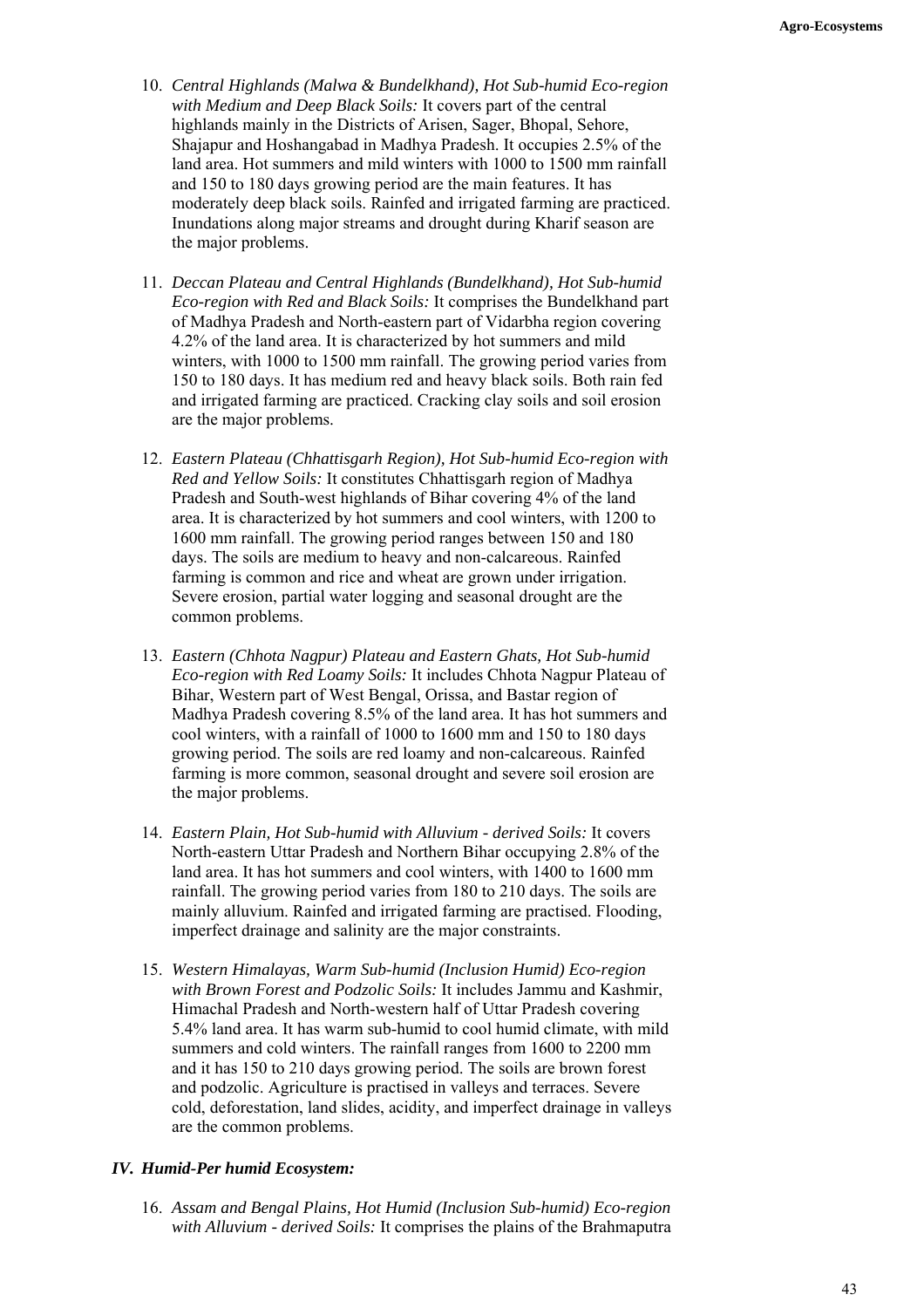and the Ganga rivers, covering parts of Assam and West Bengal and representing 3.6% of the land area. It has hot summers and mild to moderately cool winters, with the rainfall ranging from 1400 to 2000 mm. The growing period is more than 270 days. The soils are slightly acidic. Flooding, waterlogging and acidity are the major problems.

- 17. *Eastern Himalayas, Warm Perhumid Eco-region with Brown Hill Soils:* It encompasses Northern Bengal and Assam, and most parts of Arunachal Pradesh and Sikkim covering 2.4% of the land area. It has mild summers and moderate to severe winters, with a rainfall exceeding 2000 mm. The growing period is more than 270 days. The soils are loamy brown forest with high organic matter. Shifting cultivation is the traditional farming system followed. It has evergreen forests and faces the problems of deforestation and soil erosion.
- 18. *North-eastern Hills (Purvachal) Warm Perhumid Eco-region with Red and Lateritic Soils:* It constitutes North-eastern hilly States of Nagaland, Meghalaya, Manipur, Mizoram, and South Tripura covering 3.3% of the land area. It has warm summers and cold winters, with the rainfall ranging from 1600 to 2600 mm. The growing period exceeds 270 days. The soils are loamy red, yellow, and lateritic with slight acidity. Shifting cultivation is common leading to deforestation and severe erosion. It has tropical moist deciduous forests.

# *V. Coastal Ecosystem:*

- 19. *Eastern Coastal Plain, Hot Sub-humid Eco-region with Alluvium derived Soils:* It covers the Eastern coastal plain extending from Cauvery Delta to Gangetic Delta and occupies 2.5% of the land area. It has hot summers and mild winters, with an annual rainfall of 1200 to 1600 mm. The growing period ranges from 150 to 210 days. The soils are mainly clayey with slight acidity. Rainfed and irrigated rice farming are practised. Imperfect drainage and salinity are the major constraints.
- 20. *Western Ghats and Coastal Plains, Hot Humid Perhumid Eco-region with Red, Lateritic and Alluvium - derived Soils:* It constitutes Western coastal plains of Maharashtra, Karnataka, and Kerala States covering 3% of the land area. It has hot summers, with rainfall exceeding 2000 mm. The growing period is more than 270 days. It has red, lateritic and alluvial soils. Water logging and severe erosion are the major problems. It has high potential for export-oriented plantation crops.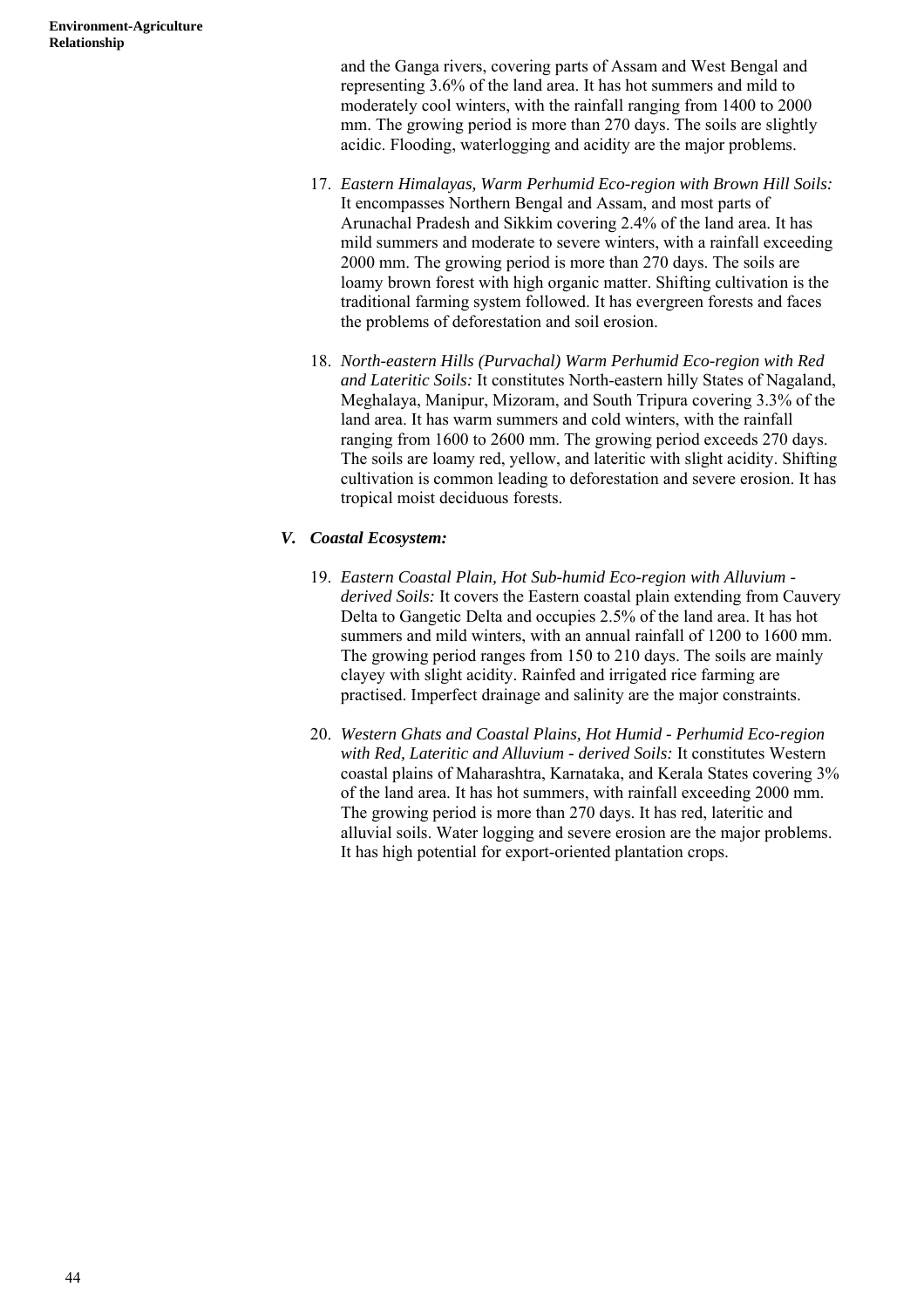#### *VI. Islands Ecosystem:*

 21. *Islands of Andaman-Nicobar and Lakshadweep, Hot Perhumid Ecoregion with Red Loamy and Sandy Soils:* It comprises the Andaman and Nicobar Islands in the East and Lakshadweep in the West covering a meager 0.3% of the land area. The climate is typified by tropical conditions and the rainfall ranges from 1600 to 3000 mm. The growing period exceeds 270 days. The soils of the Andaman and Nicobar Islands are medium to very deep, red loamy and acidic, and that of the Lakshadweep Islands are highly calcareous and sandy. Most of the area is under forest and the land use is dominated by plantation crops. Forest degradation leading to severe erosion and inundation of coastal areas leading to saline marshes are the major constraints. It has greater potential for growing sustainable oil palm plantations.

# **2.5 SUMMARY**

- **Agro-ecosystems** are those ecosystems that are modified for the purpose of agricultural production. They are found all over the world from wetland to lowlands, mountains and dry lands and comprise monocultures, polycultures, mixed systems, including crop-livestock, agro-forestry as well as aquaculture.
- An agro-ecosystem consists of both **biotic** (crops, trees, forage livestock, wildlife, insects, soil bacteria, non-crop vegetation) and **abiotic** components (air, climate, soil).
- Agro-ecosystems differ from natural ecosystems in a number of ways. Natural ecosystems have a continuous reinvestment of nutrients and energy; they are selfregulating while **agro-ecosystems don't have the capacity for self-regulation** (mediating nutrient cycling, mediating control of organisms).
- The **key processes** in an agro-ecosystem are **water balance, energy flow and nutrient cycling.**
- The factors affecting the **structure and function** of agro-ecosystem such as climate, competition between species of crops and weeds and agricultural practices such as ploughing, crop rotation, irrigation, pest and weed control, introduction of fertilizers and high yielding varieties have been discussed.
- The various agro-ecological and agro-climatic zones of the Indian subcontinent have been discussed.

# **2.6 TERMINAL QUESTIONS**

- 1. How are agro-ecosystems similar to natural ecosystems? How are they different? Describe the differences that result from human management of agro-ecosystems for agricultural production.
- 2. a) What do the terms open and closed mean in relationship to nutrient cycles?
	- b) Why are agro-ecosystems relatively open with respect to nutrient cycles?
	- c) Describe the processes that lead to agro-ecosystems having open nutrient cycles.
- 3. Enlist the major ecological regions of India identified by National Bureau of Soil Survey and Land Use Planning.